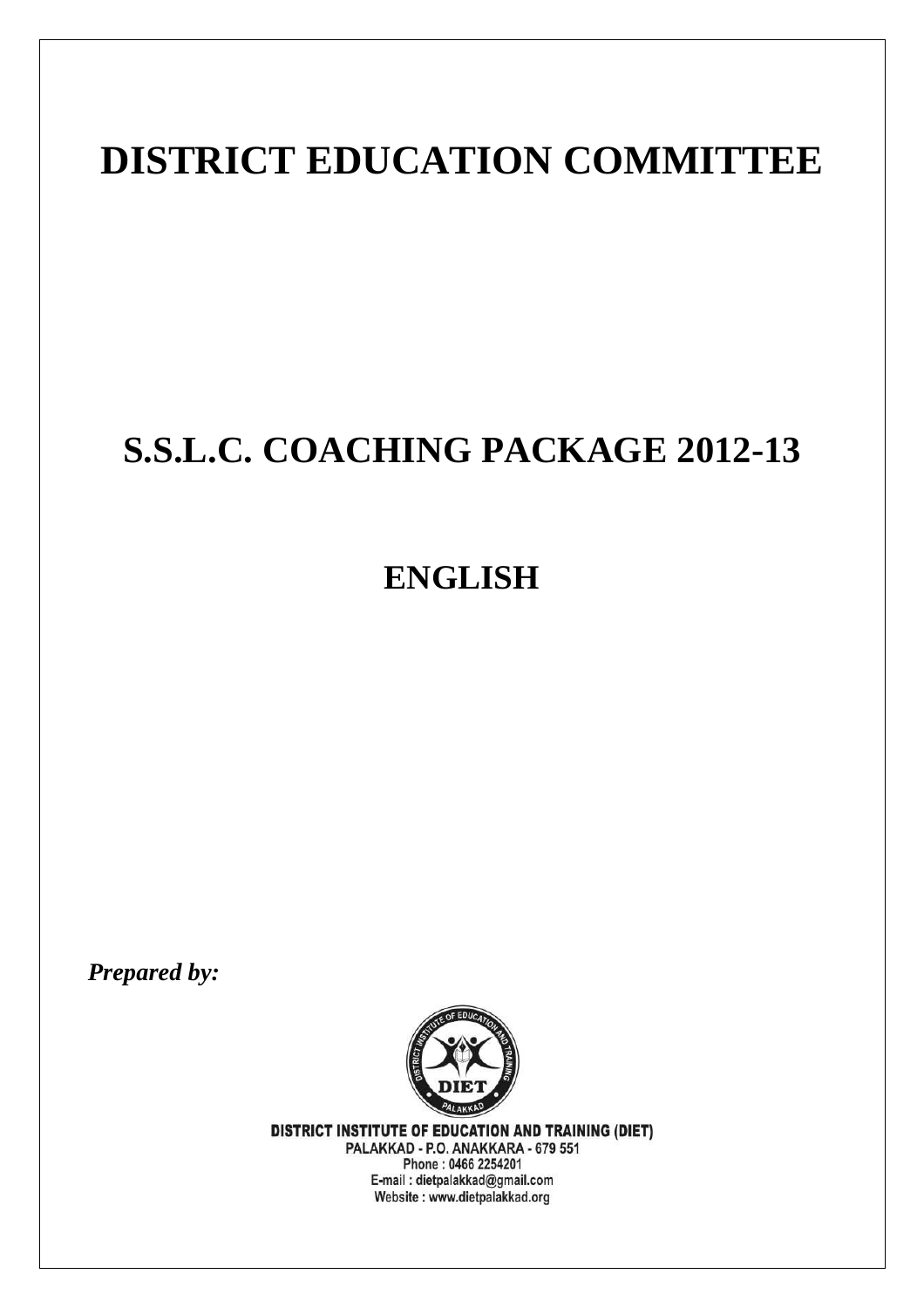Dear children,

 This is high time for us to go through the patterns of questions which would be asked for our exams. As far as this Term End, Year End exam system exists we have to get prepared for it. Go through it, work out it and practice the similar ones – sure victory is yours! Let us grab ' The leaping wealth of the tide' and make it our own!

Teacher: what types of questions come first in your question paper?

Learner: Comprehension questions.

Teacher: Of course. It would be comprehended from the reading passage selected from our course book. From those we get the answers by analyzing the lines through different ways of reading in the class itself. Reading the lines, between the lines and beyond the lines, we thoroughly study it. So the questions also become familiar. In case they are not become familiar, they may not create that much problem to us. The only thing is Read the passage one or two times. Read and understand the questions asked. Then find the answers from the passage.

Mind it can be

- In the lines itself.
- Just before or after the line which contain the question
- Sometimes it can be beyond the given lines.

Let us try to get what these 3 forms are.

1. Answer can be got from the same line:

Teacher: For questions beginning with ' What ' , where can we find the answer ? Learner: Answer will be in the same line.

Teacher: For eg , Swami is hesitant to go to school on Mondays .

Suppose here a question come like this -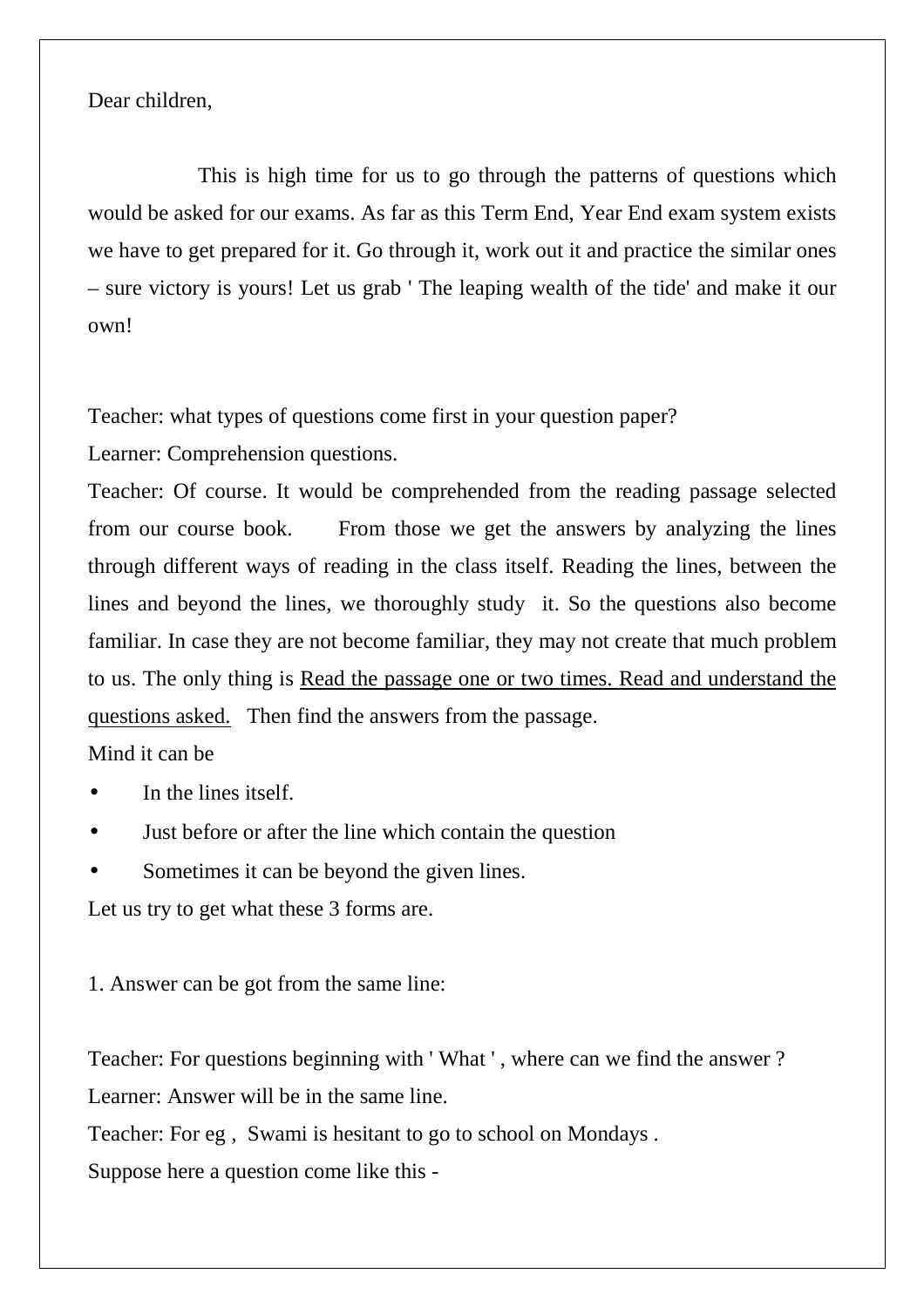What Swami is hesitant to do? What would be the answer? Learner: To go to school.

Teacher: Yes; here the answer is for the question words ' What ' - ' to do ' - and that is ' To go to school'

Here the answer is in the same line from where the question is posed.

Let us consider another one -

Probably the Headmaster would dismiss Samuel

What would the headmaster do against Samuel?

Learner: Dismiss.

Teacher: Yes. Here ' what ' and ' do ' denote the question and the answer is ' would dismiss'. So the answer is there in the same line.

 But this cannot be generalized. Always for ' what ' questions the answer may not be there in the same lines which contain the words in the question.

 For eg : What Swami feared of the consequence of delivering the letter to the Headmaster ?

 If such a question is asked, this line is not there in the passage. This you have to read, get the meaning and respond to it – here understand ' what Swami feared ' - the word ' feared ' you know . So find what was Swami's fear – from the passage we can find it – what is it?

Learner: Headmaster would dismiss Samuel.

Police would arrest him.

Teacher: Yes. This is the answer.

 So to get the answer, read the question again and again; catch the words you know. You will get at least a vague idea of it. It will help you catch the answer too.

Another ' what ' question.

What does the expression, ' you deserve your Samuel ' mean?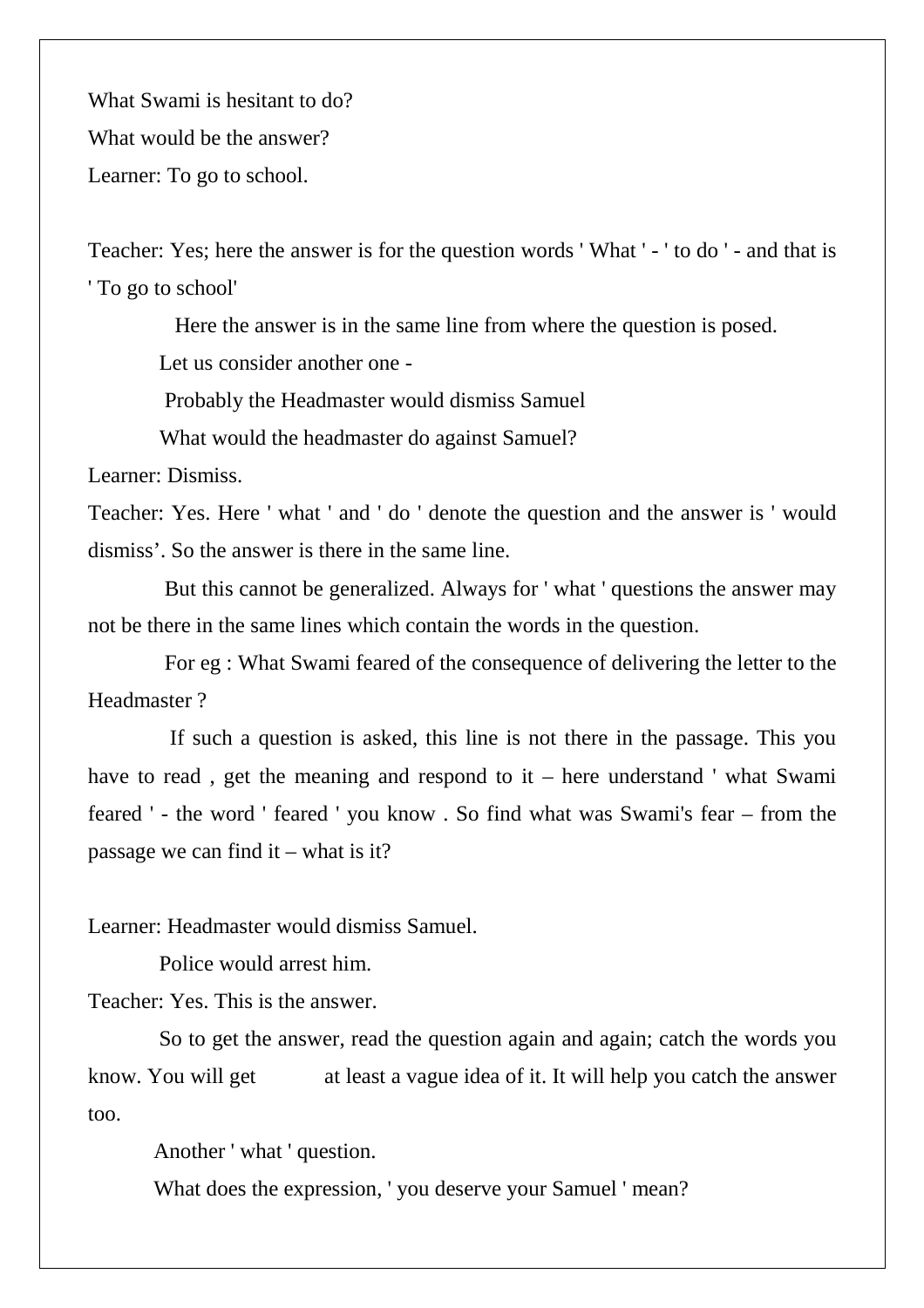Here what are the key words?

Learner: 'What ' and ' mean'.

Teacher: So meaning is to be found. Meaning of what?

 It is put in inverted comas ' You deserve your Samuel '. So the question is to say the meaning of that statement.

 Swami's father said this to Swami when he said he didn't give the letter to the headmaster. Father thought Swami is a coward and also a liar. He said Samuel is a cruel teacher. Father meant cowards and liars like Swami should get such a cruel teacher like Samuel who would make vermilion marks on the forehead with the blood of children's beaten hands. Shorten these items and write in simple

sentence. How would it be?

Learner: Swami told father lies.

He is coward

So father told Swami he deserved cruel Samuel.

Teacher: Very good. The questions like this and answer them. For that you should have an idea of the question word and what sorts of questions do they be given

| Why   | Reason for the given statement |
|-------|--------------------------------|
| When  | Time of an event               |
| Where | Place of certain action        |
| Who   | Person who is mentioned        |
| Which | Something which mentioned      |
| How   | The way something is done      |
| What  | About what is said             |

These questions are called "Wh" questions.

There are other types of questions also.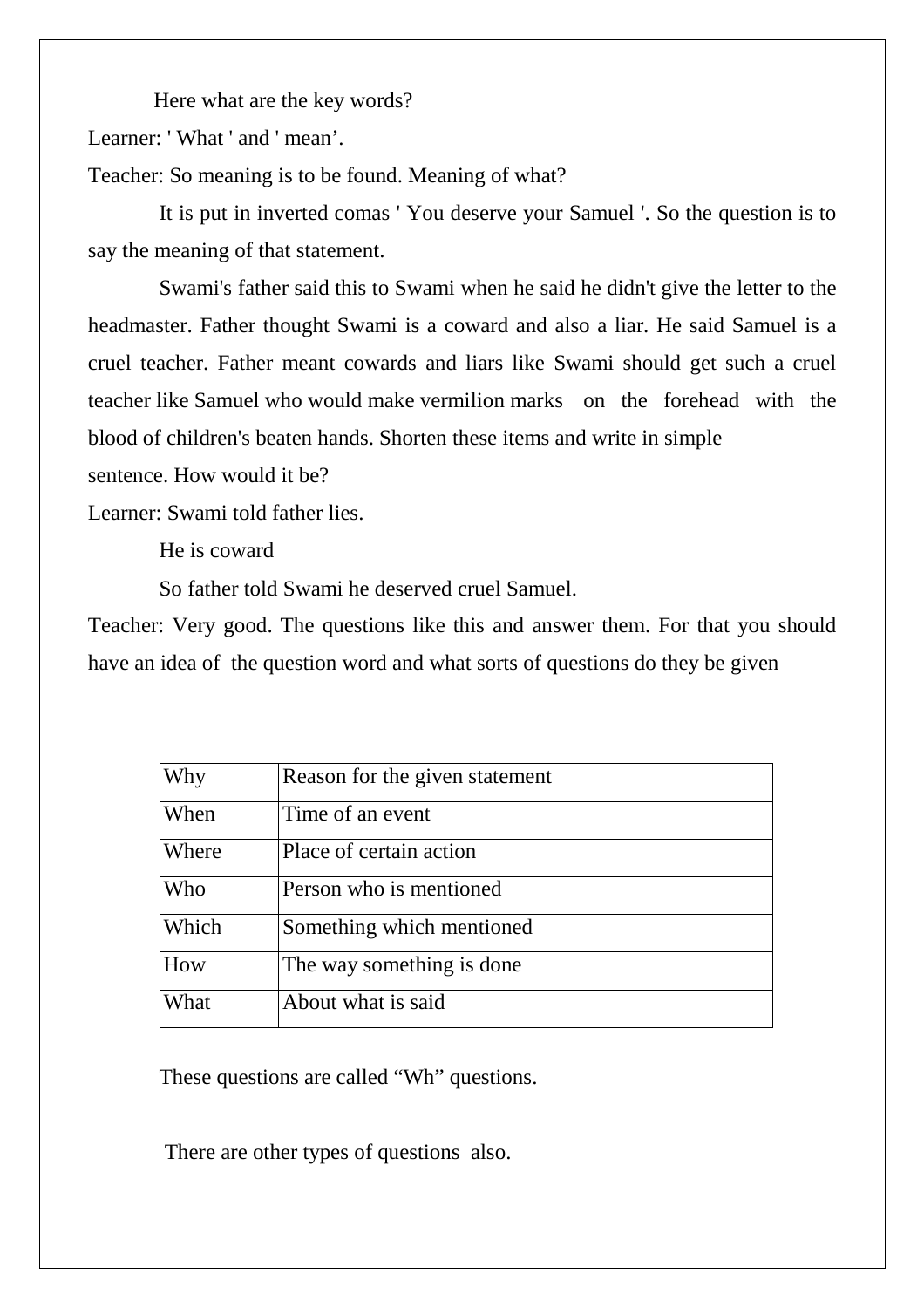Another group is ' Yes /No ' questions- These are the questions which will get the answers as 'yes ' or 'No'. They will be begun with Do / Does / Did ; Can / Could; Shall/ Should

'Has/Have/had ' ; ' Will/Would ' ; ' is/was/were '

For these sorts of questions, you should begin the answer with 'Yes/No ' .

eg.Would Swami give the letter to the Head Master?

Learner: No

Teacher: When you write the answer,it should be like this-

No,Swami wouldn't give the letter to the head Master.

Here what are the changes made?

The word order is changed and not is added as the answer is negative.

Let us see another eg.

Is Samuel such a cruel man as Swami said?

Learner 1: Yes.

Learner 2: No, teacher, no.

Teacher: Both the answers can be accepted. But how to say it?

Learner 1: Yes, Samuel is a cruel man as Swami said.

Learner 2: No, Samuel is not a cruel man as Swami said.

 By getting these ideas, you can answer almost all the comprehension questions.

Let us practice some questions:

 The result was that he proposed to send Swami late to his class as a challenge .He was also going to send a letter with Swami to the Head Master. No amount of protest from swami was of no avail. Swami had to go to school.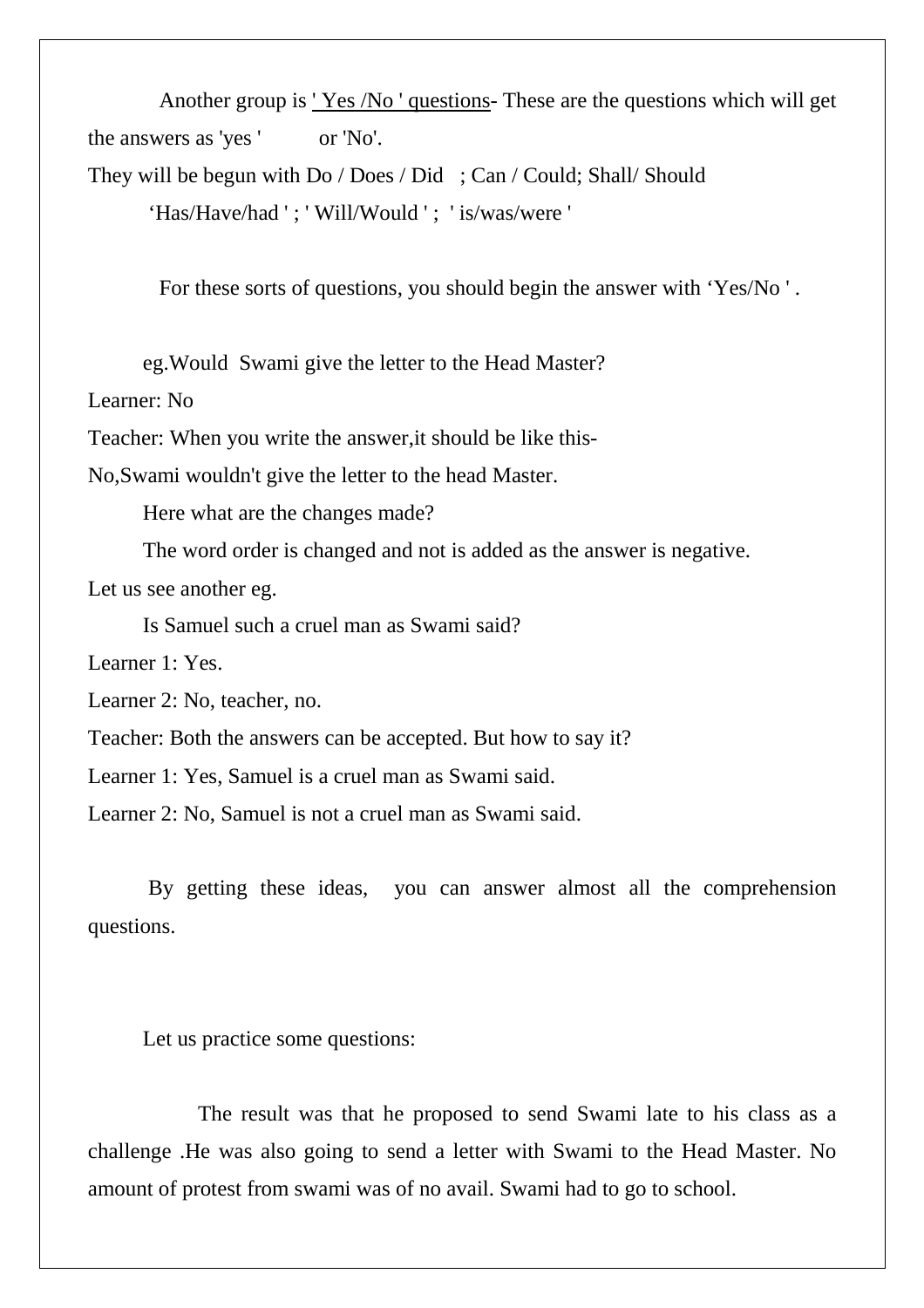Read the passage given and answer the given questions:

1. Who proposed to send Swami to school?

Where is the answer? Read the line again.

…............he proposed to send the letter..........

so who is this 'he'?

Who send Swami to school ?

Learner : His father'.

Teacher: Yes, his father sent Swami to school .

Here the answer is the same.

When swami's father proposed to send Swami late to his class, how did Swami react to it ?

Which is the question word here ?

Is it 'When' ? No, the question part is the next part.

ie.how did Swami react to it .

So what would be the answer?

'How' is the question word and 'a way' would be the answer.

Way of what? Way of swami's reaction.

So where is the answer ?

Which line suggest it?

No amount of protest from swami was of no avail.

 See this line. This shows that Swami showed some protest. So, that is the answer.

Swami protested when father asked him to go to school.

Shall we do another question?

Did Swami's protest have any result ?

In which category does this question fall ?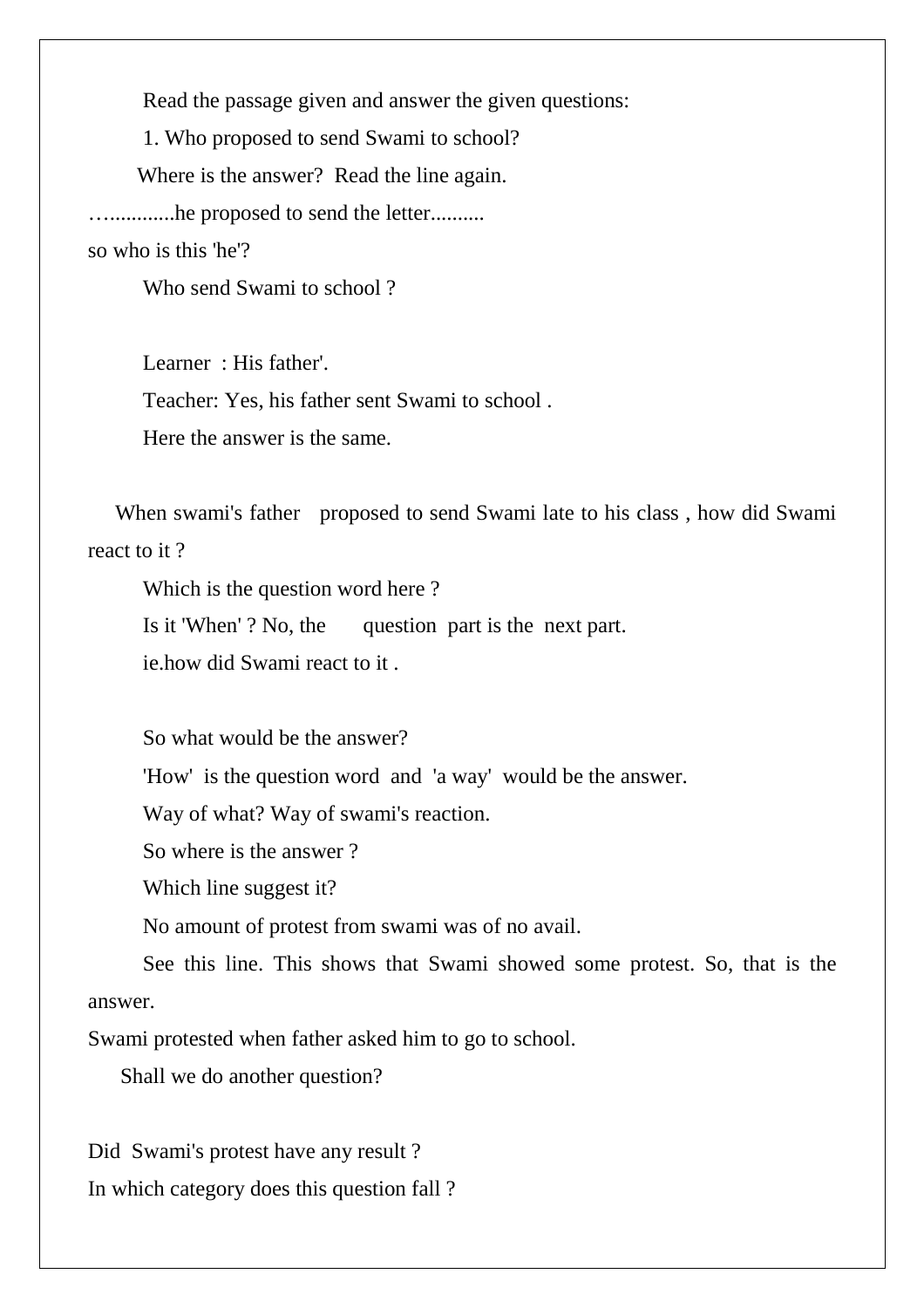It is an 'yes / no ' question .So the answer would begin with yes/ no .

Read the same sentence again. - No amount of protest from swami have of any avail.

This is the answer.

Shall we do another question?

Why Swami's father propose to send him to school?

Here 'why ' is the question word. So reason would be the answer.

Reason for Swami's father sending him to school.

What is it?

Shall we get it from the following sentence? Let us see.

'It was a kind of challenge.'

partially it is the answer But it is incomplete.

What is the challenge also should be explained. What is it ?

That idea we have heard earlier.

Swami said that Samuel sir had punished the late comers violently .hence Swami;s father took it as a challenge and got ready to his child late with an explanation letter to the headmaster.

See another question .

Did Swami go to school ?

The question word is ' 'Did.'

Again the answer would begin with yes/ no .

Which sentence will provide the answer? Swami had to go to school. It is a positive sentence .

So the answer will be 'yes'.

ie. Yes, Swami had to go to school.

Whom did Swami's father send the letter ?

To whom should be answered . ie. The answer would be a name.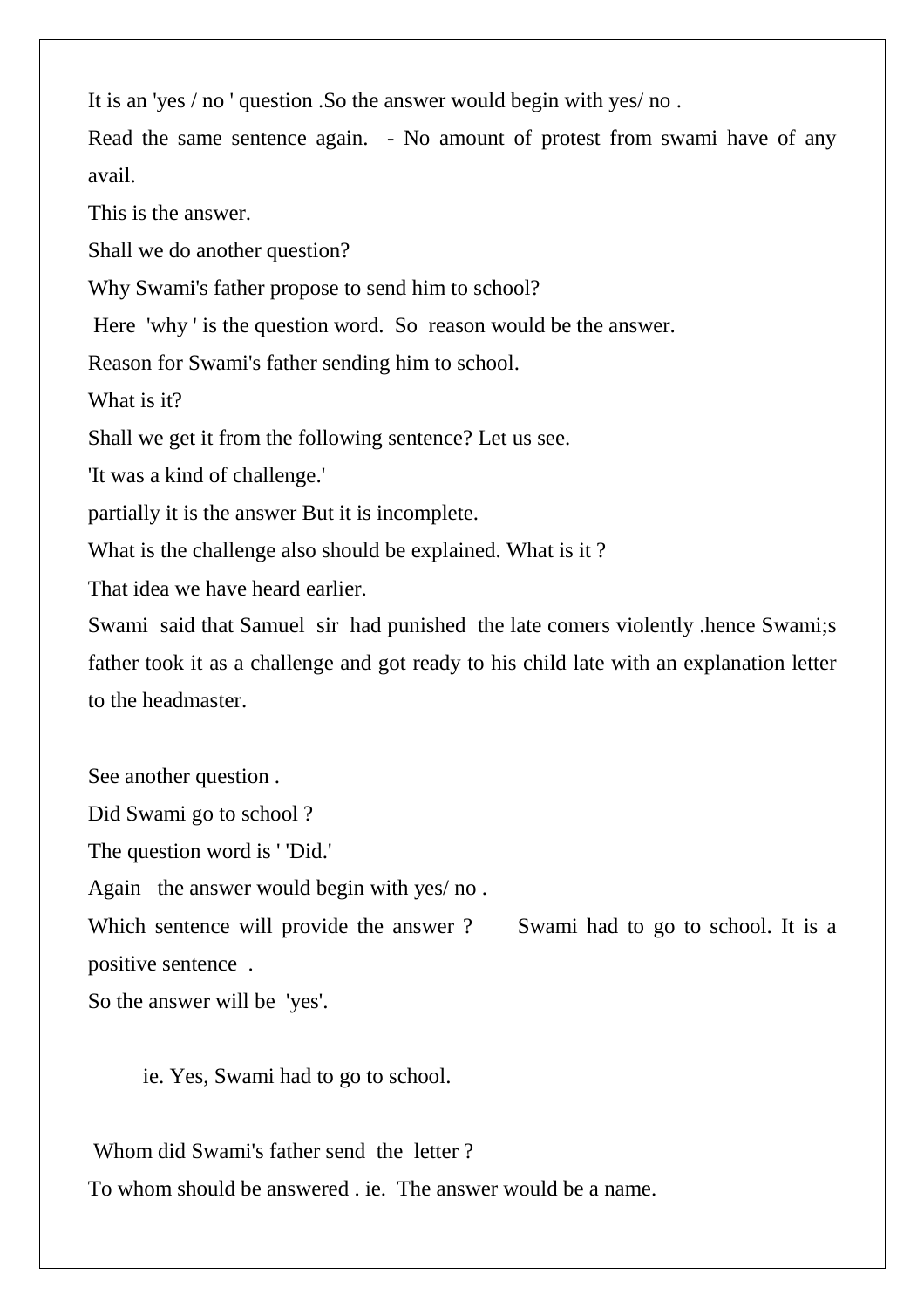Letter is the thing send. And it is send to the Head Master. So , that is the answer. Swami's father sent the letter to the Head Master.

In this way we have to analyse the questions and answer them .

## **POEM**

Now let us try to analyse certain questions from the poem-

When we get comprehension questions from poems, how can we answer them? The lines cannot be written as answer for all questions except for the questions which demand to quote the lines [Pick the line/ quote the line /which line ….......When the question begins like this ,answer will be the line as such.] In other cases how to change the lines in to prose order?

For answering questions from poems, first detect the line where the answer is ; then change it in to prose order. Here also , as in the prose - reading the lines ,reading between the lines and beyond the lined as such .are to be done. Our own reflection on certain lines also can be asked for which answer cannot be got from the line but be written as per our opinion .

Poem's specials - imagery. Rhyming words, sound effects etc. s also can be asked. Let us analyze them one by one.

See the lines from the poem 'Night of the Scorpion': The peasants came like swarms of flies and buzzed the name of God a hundred times to paralyse the Evil One .

Now see the questions:

1.Who came there at that night? Or who came like swarms of flies?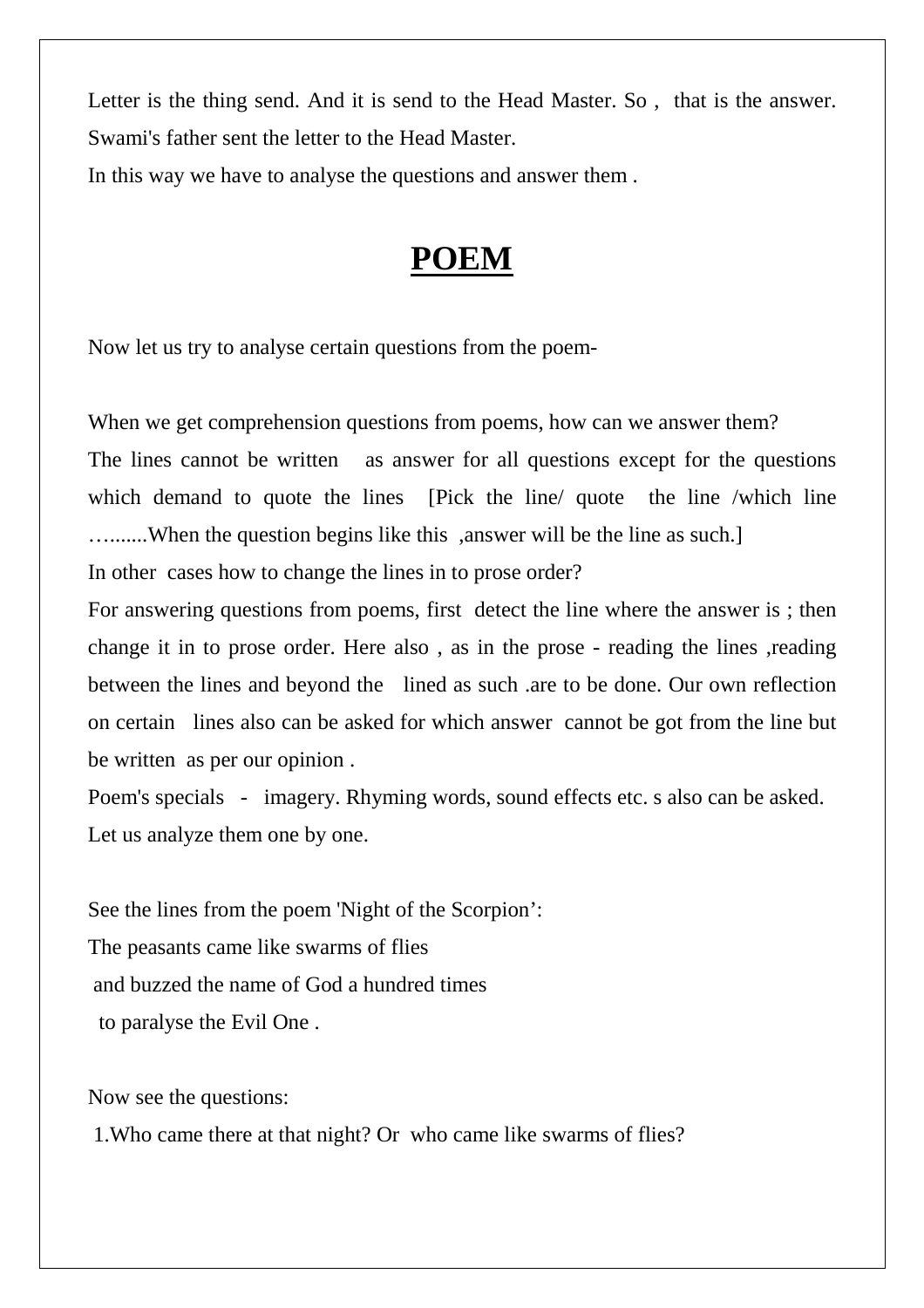What would be the answer? As the question word is 'who',the answer is a name. Here from the line itself it is very clear. The line goes like this- The peasants came like........... Hence the answer is the

same .ie. The peasants came there at that night like swarms of flies.

What did the peasants do? For what did they do so?

For this question, we have to answer two questions .The first one is'What did the peasants do' ?

For this,the question word is what and hence the answer is to be given for what they have done.

The peasants came like swarms of flies .They buzzed the name of God a hundred times.

Then comes the second part of the question .

For what did they do so- Read the line again . The last part says 'to paralyse the evil one '

 ie. To make the 'evil one ' paralysed . which is the evil one? No doubt, the scorpion itself . Hence the answer is The peasants came there and buzzed the names of God to make the scorpion paralysed.

3. Find the example for simile from here.

To answer this, should know what is simile. Simile is a comparison ie. Two things would be mentioned where one is said to be like the other. Here the peasants coming chanting names of God is compared to swarms of flies coming buzzing.

What is mentioned by the term, 'evil one'?

Here in this poem ,we know the evil doer is the scorpion who stung the mother. Hence the evil one is the scorpion itself.

Explain the image used here.

What is an image ?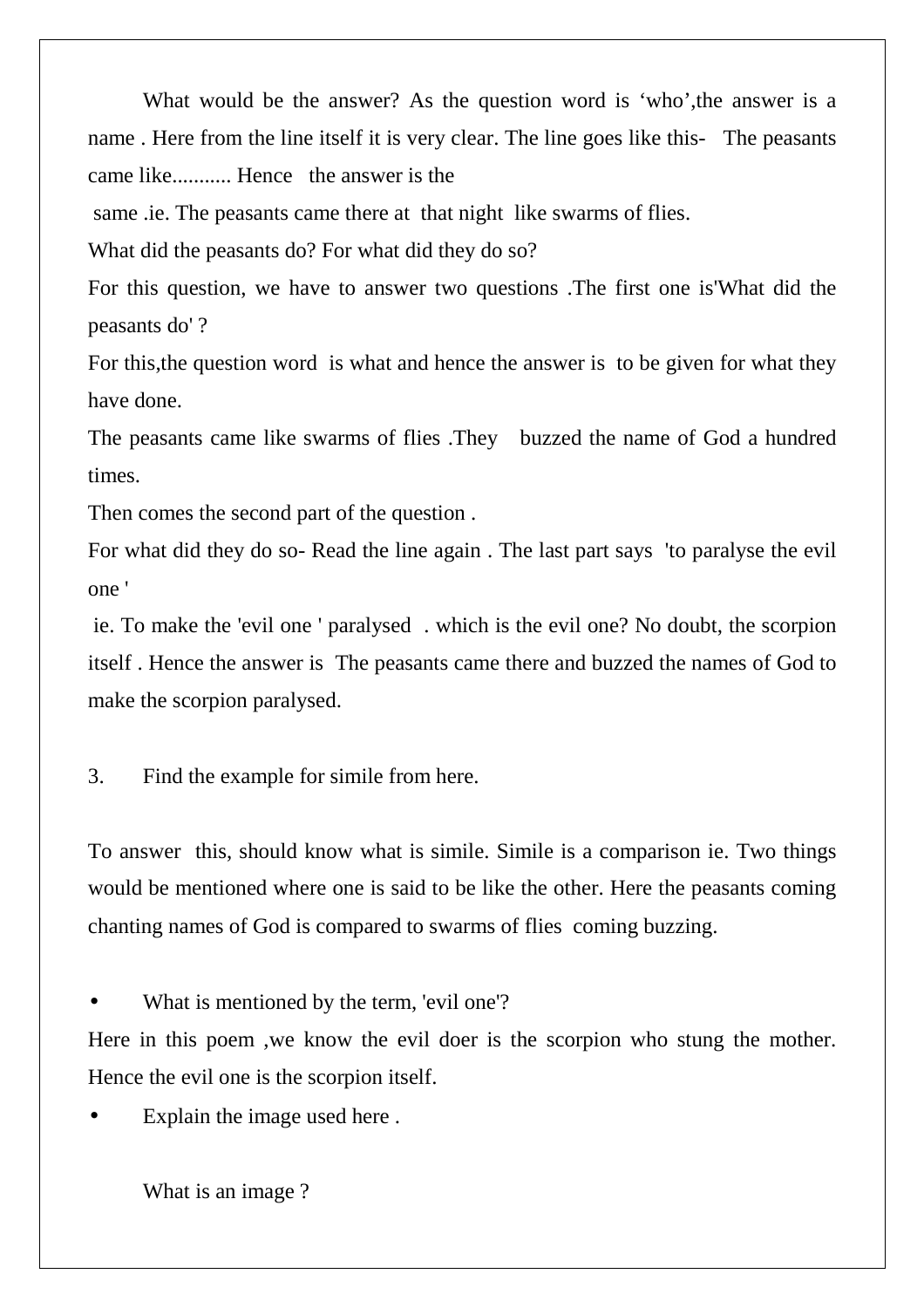It is a picture of words. By reading these lines what picture comes to our mind should be explained .

We get the picture of peasants coming in group murmuring or chanting the names of Gods like a group of flies coming making sounds like saying, buzzz............

These are the main questions which can be asked from this portion.

Now let us take examples of other figures of speech :

See the line 'may the sins of your previous birth be burned away.........

Here find example for alliteration. What is alliteration ?

It is repetition of consonant sounds in the same line .

Here ..........birth be burned..... /b/ sound is repeated .Hence it is example for alliteration.

Similarly assonance also can be asked.

With candles and with lanterns..... Which sound is repeated ? Candles ; and ; lanterns Here the sound denoted by the letter 'a' is repeated and that is example for assonance

Now see another line ---

throwing giant scorpion shadows on the mud baked walls----'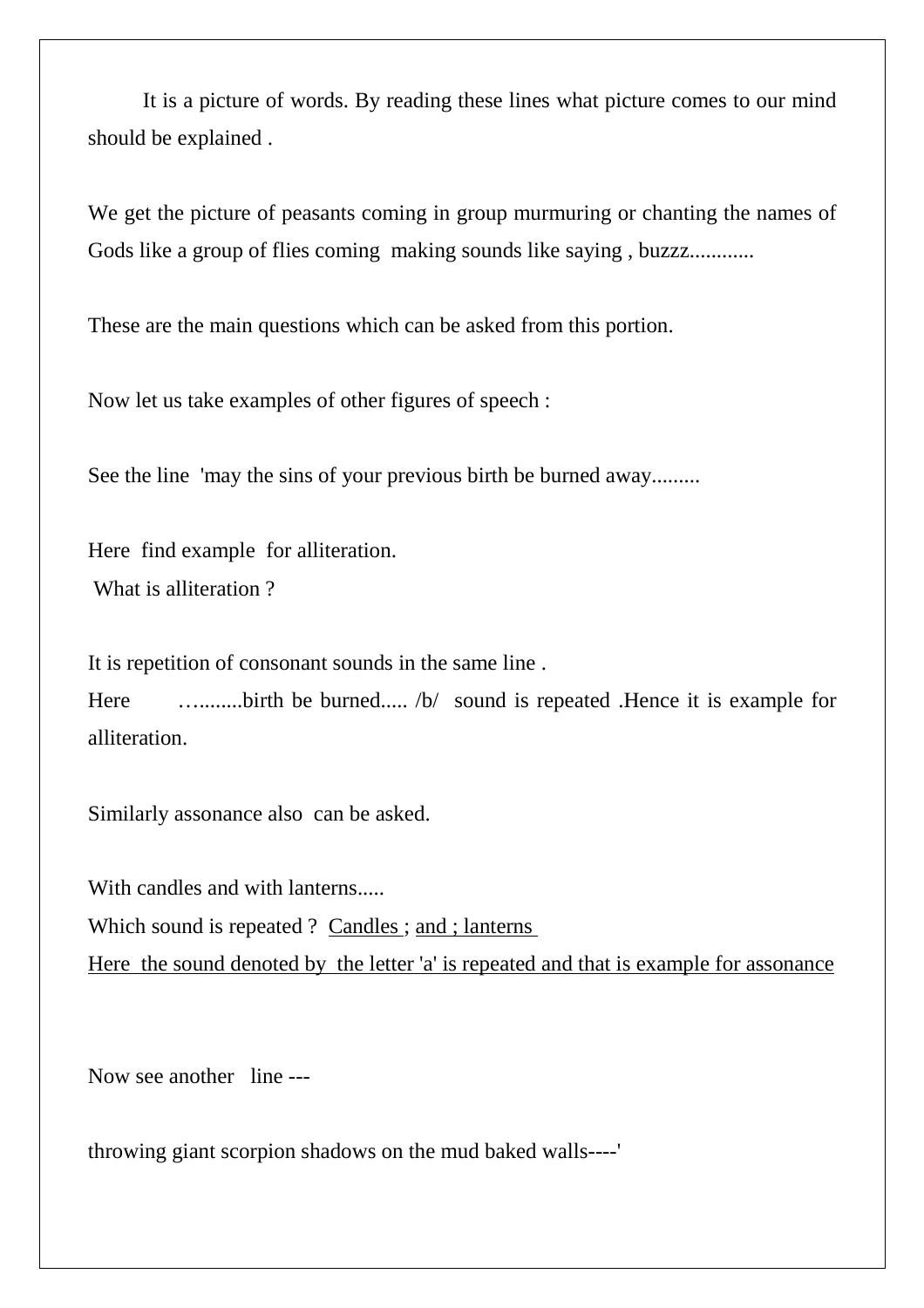Here whose shadow is seen ?

It is that of the peasants . But it is felt to be scorpion shadows for the child .Here we can see figure of speech

What is it? Here also we can see comparison. But the thing compared is said to be the compared; not as in the simile where it is said to be like the other thing .What is the figure of speech here ? It is called It is called metaphor.

In this way we can answer all the comprehension questions of the poem too.

Now another type seen in the question paper is again for comprehension but from an unseen passage .

ie. A passage taken outside from your text will be given along with comprehension questions .

There also you have to answer them after reading and understanding it thoroughly. For that , you should read the passage in a skimming mode at first and then read the questions .so you will get an idea of the question and the answer .Then do a scanning reading of the passage once again . Now you are ready to answer the questions asked.

Here is a passage taken from the daily. Read it -skimming and scanning – and answer the questions.

Each one of us felt it-- the sheer exhaustion that envelops us as we rush through the deadlines in office and completing chores at home,beating the traffic, meeting deadlines in office and multi – tasking. At the end of the day we may realise that we have matched the pace of the ticking clock..., but lost a lot in the bargain--Whether it is peace of mind , our health , or day spent well.

 Fareed Zakaria, one of the most respected journalists in the world,being too busy to check his column said,"it forced me to rethink my heavy workload and slowdown."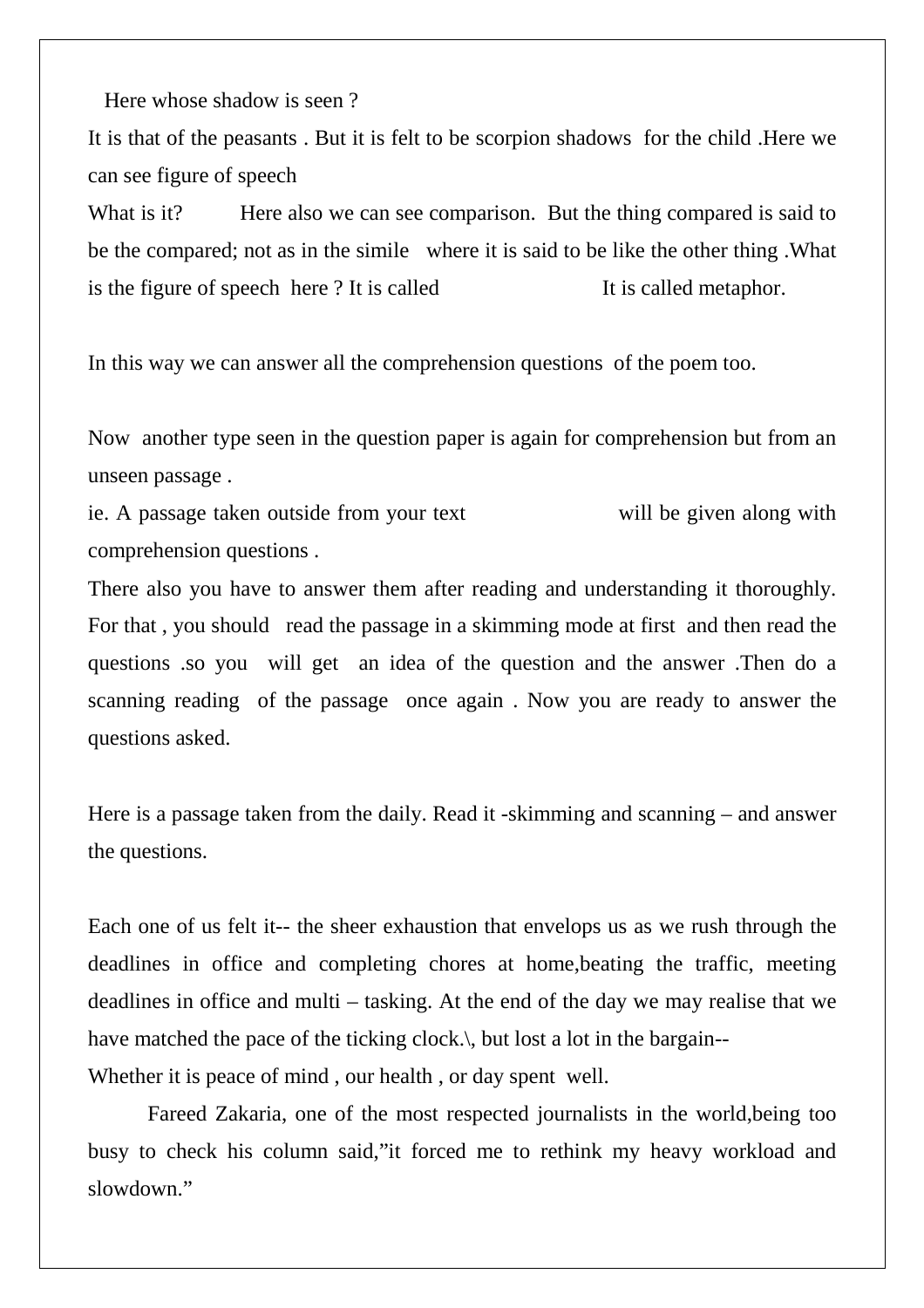What is the slow movement ?In this speed-obsessed age, each one of us crams too many things in each minute to race through life. Slow movement advocates a cultural shift toward slowing down life's pace and enjoy living rather than rushing through life. It is a cultural revolution against the notion that faster is always better.

Read the passage given above and answer the following questions:

- What is the passage about ?
- 'Each one of us have felt it'-What?
- What is Fareed Zakaria ?
- At the end of the day what might we realize?
- What do you believe, faster is better or slower? Why?

How to answer them ?

Read the passage well .Then read the question -What is the passage about -

What said here ? It is about the speed of our life or rather about the slowness we need in our life.

How should we get this ?By reading the passage thoroughly you will get it.

 The second one rather easy to get. It is in the line itself. We can locate it in the first para .

 The third qn .and the forth also can be answered from the same lines which contain the questions .

What about the fifth one ?

It is for us to reflect .

You can answer either faster is better or slower is better. Then add your own reason for that opinion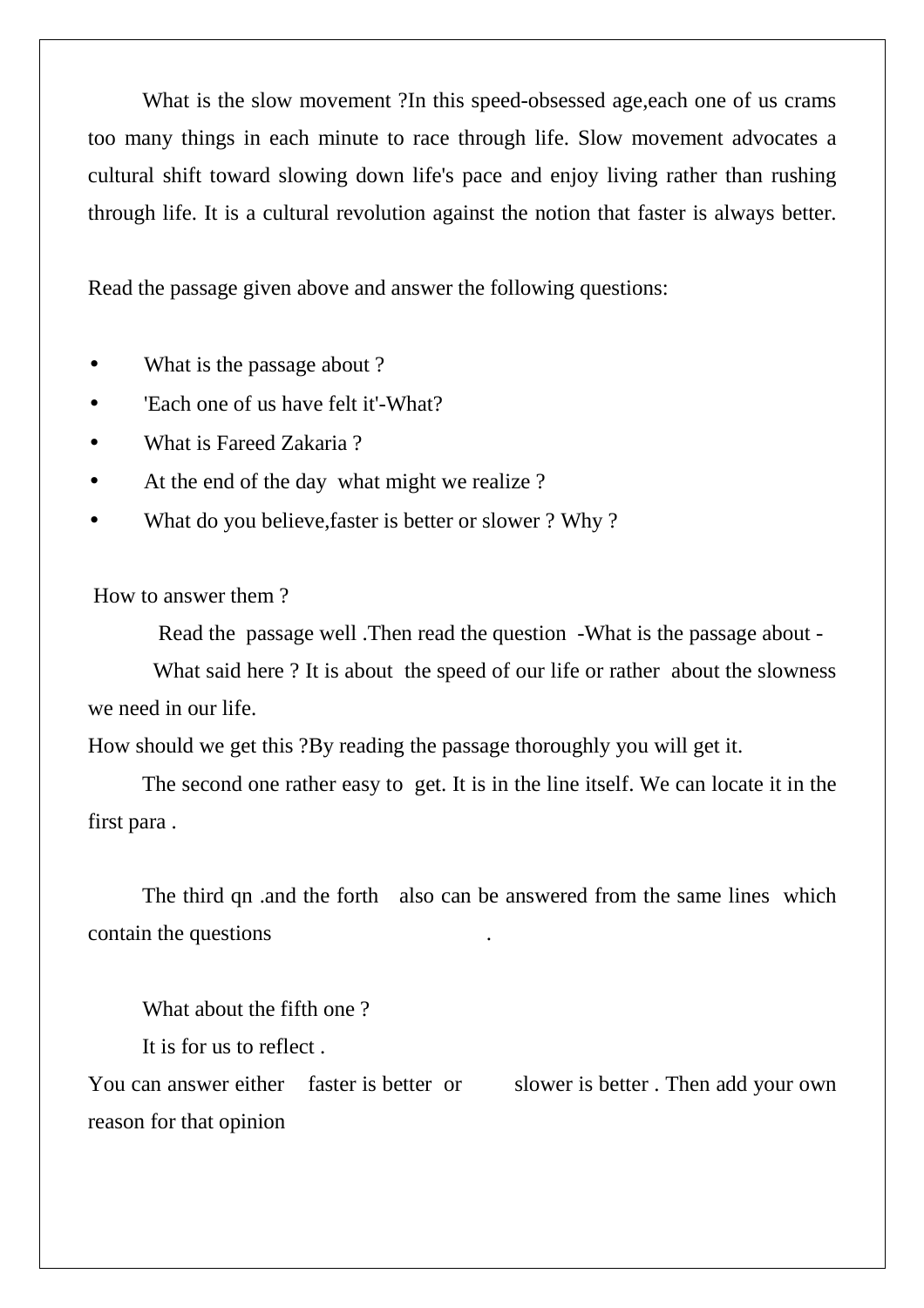Let us see some other possible questions from this passage.

- How do we match the pace of the clock?

- What is Fareed's opinion about speedy life?

-Which life would be enjoyable -speedy or slow?

-Give a title to this passage.

A cultural shift is mentioned here. What is it?

 By practicing answering these sorts of questions, you will get confidence, improve your language and thus score good marks.

-------------

Students: Good Morning Teacher

Teacher: Good Morning. Today we are going to discuss how to write a letter. Do you write letters?

Students: Yes, We write letters to our friends and relatives.

Teacher: Do you write any other type of letters.

Students: Yes, We write leave letters.

Teacher: Good. You are writing leave letter to an office. Can you say some other letters that we write to an office?

Students: We write applications, letter to a newspaper, To Village office, To Panchayath office, etc.

Teacher: Very Good, so we write 2 types of letters- 'Formal letters' & 'informal Letters'.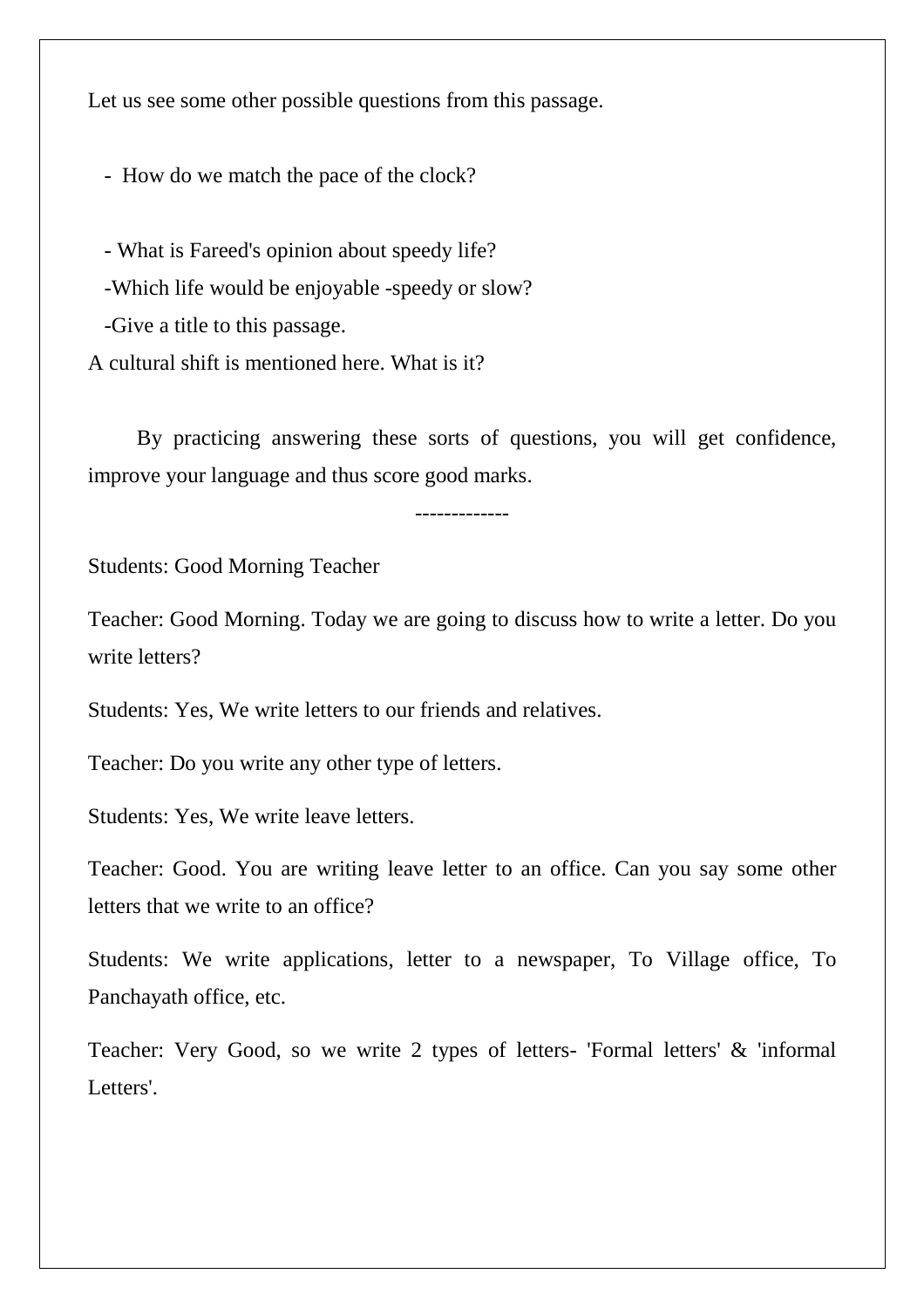Teacher: Do you remember the situation Swami's father writing letter to the Headmaster?

Students: Yes.

Teacher: Let us discuss the features of a formal letter.

#### **Now read the likely letter his father would have written to the headmaster.**

A.B.C. Street, Malgudi, Mysore. 22/8/1985

To

The Headmaster,

Albert Mission School,

Malgudi..

Dear Sir,

 I am Viswanathan. My son Swaminathan is studying in your school. He is a student of class 4. I came to know that Mr. Samual his class teacher punishes children very severely. My son is very hesitant to come to school because he is afraid of his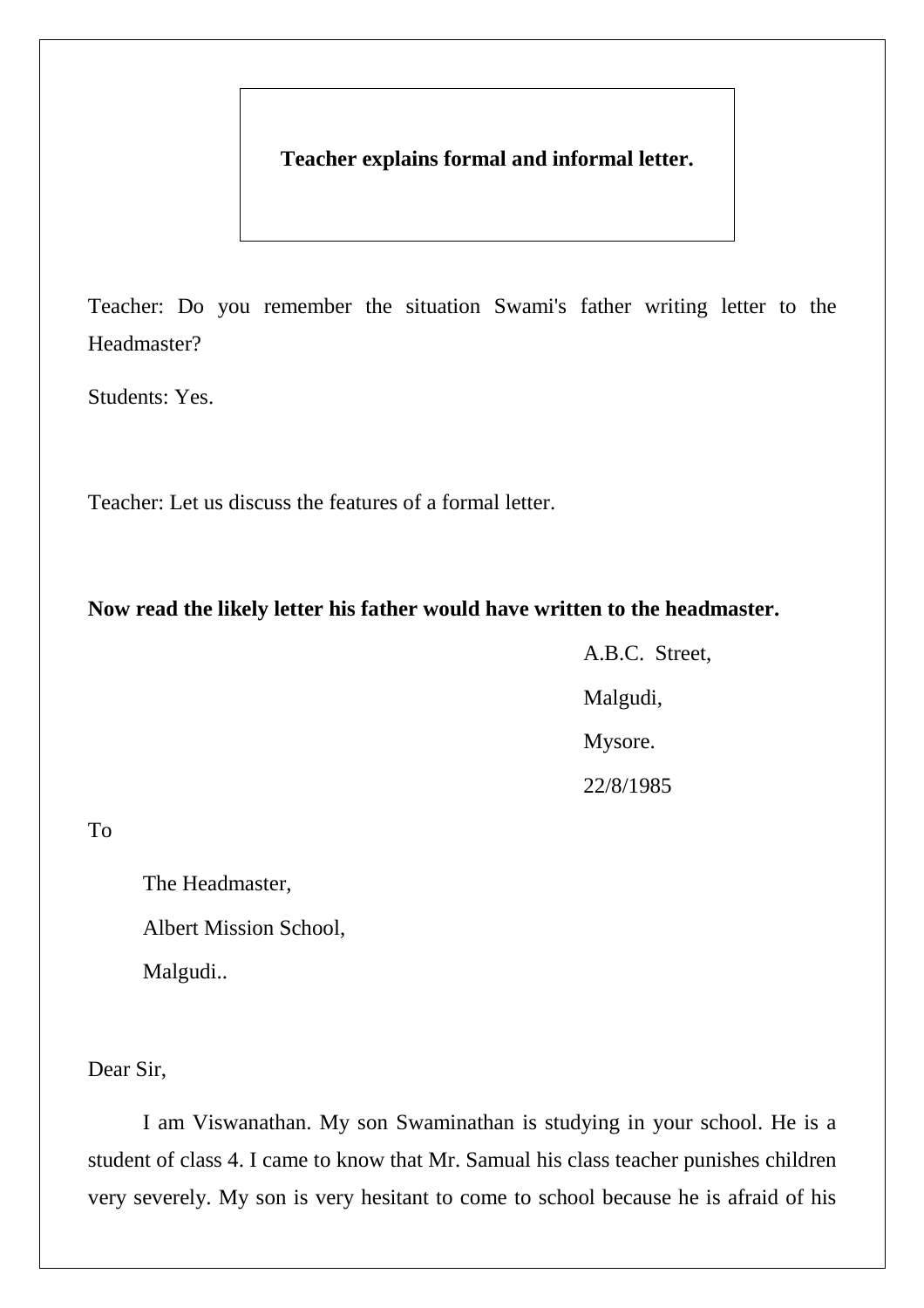class teacher. I understand that he often punishes children unsympathetically. His violent methods of punishes are notorious. I heard that one day he made a student stand on his knees for whole period for coming late and he gave him a good beating and twisted his years. There are many more incidents of violence on his part.

 I want you to view this matter seriously and take necessary steps to stop him behaving in this manner to children.

Thanking you,

Yours faithfully,

sd/-

#### Viswanathan

- *Format of a formal letter.*
- *Proper salutation.*
- *Formal language.*
- *Proper beginning.*
- *Convey the message.*
- *Formal linkers.*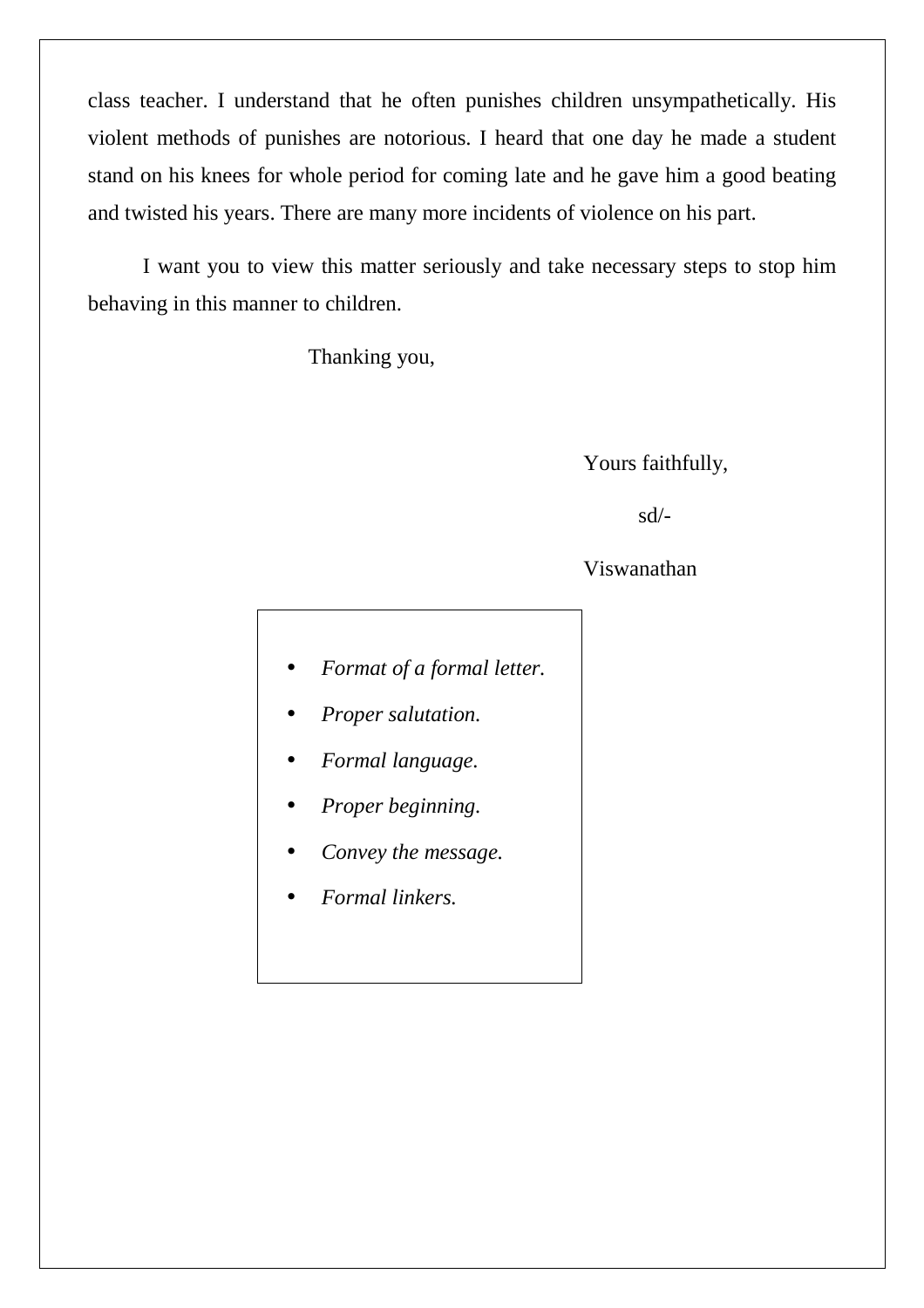#### **Let us write some more letters:**

- 1. "Swami realised that he was perjuring himself and was ruining his teacher". Swami regrets for blaming Samuel. Suppose he decided to write a letter of apology to Samuel. What would that letter be?
- 2. 'As he approached the yellow building he realized that he was perjuring himself and was ruining his teacher.' Swami was regretful of his lies. Imagine he wrote a letter seeking apology from his teacher Samuel. How would that letter be?
- 3. The narrator of the story 'The Blue Bouquet' got a letter from one of his friends after his shocking experience. The letter is given below. Read it and prepare a reply to the letter.
- 4. A news report describing the bitter experience of the narrator of the story 'The Blue Bouquet' is given below. Read it carefully and write a letter to the editor of a daily expressing your concern on the increase of such violent incident.
- 5. The sergeant was angry and sent Private Quelch for permanent cookhouse duties. Imagine that Private Quelch writes a letter seeking the sergeant's apology. What would he write in the letter? Write the likely **letter**.
- 6. The members of the Eco Club of your school plans to write a letter to the editor of a daily to make the public aware of the indiscriminate felling of trees for the expansion of roads in the city. Draft a **letter** highlighting the consequences of indiscriminate felling trees.
- 7. Imagine that you write a letter to the editor of a newspaper expressing your views on the role played by media in bringing important issues for public discussion. What would you write in the letter? Write the likely **letter**.
- 8. The headmaster wrote a reply for the letter that Swami's father had written. How would that letter be like?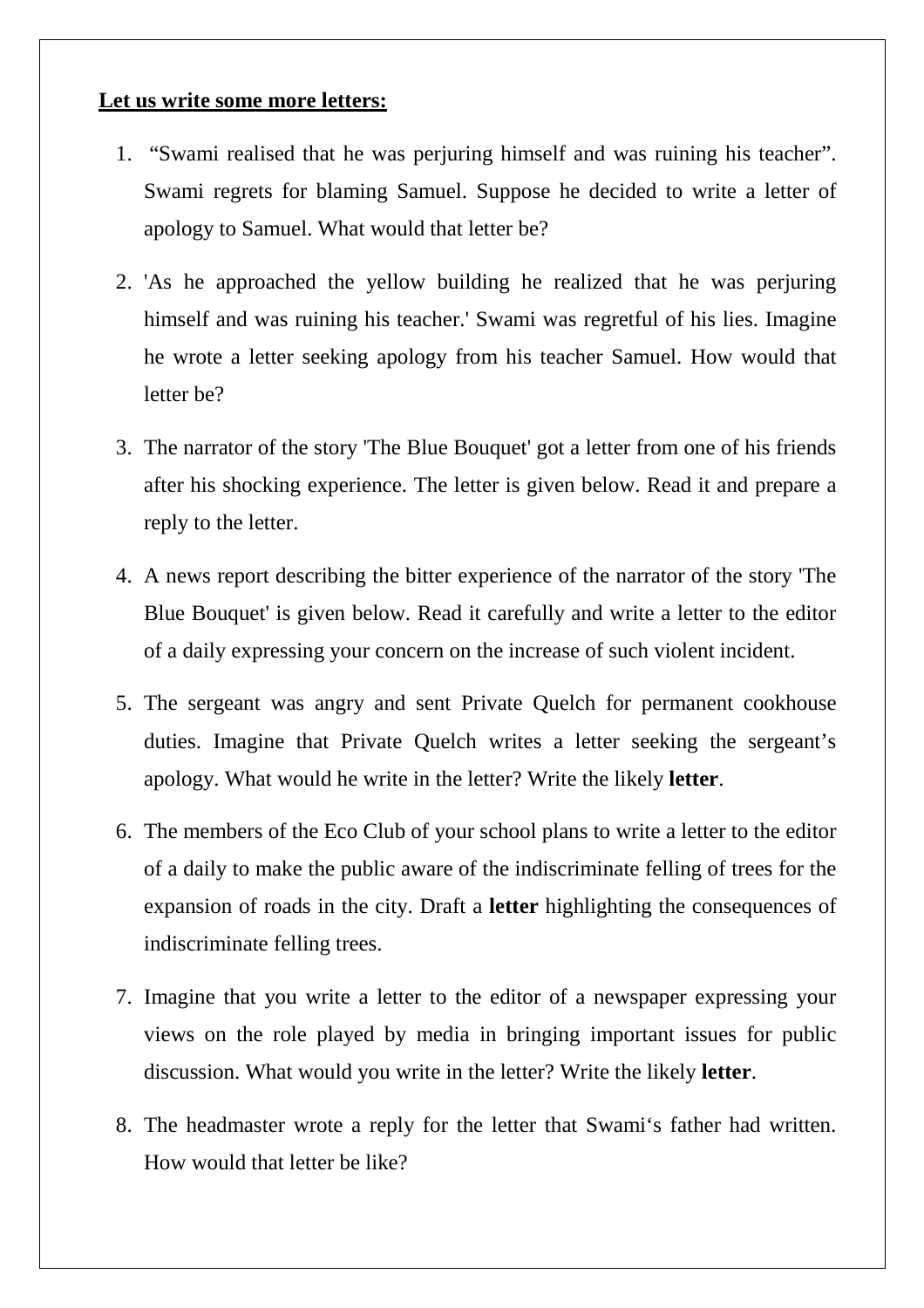- 9. The report given below is from a newspaper describing the bitter experience of the narrator of the story 'The Blue Bouquet'. After reading the same, write a **letter** to the editor of a daily expressing your concern on the increase of such violence.
- **10.** After reading the story —The Hound of the Baskervilles  $\Box$ . You are an admirer of the power of the detection of Mr. Sherlock Holmes who logically proved that Mr. James Mortimer who had worked in the Charring Cross Hospital in London and left the same after his marriage and wanted to take up a country practice, had got a walking stick from his friend. Mr. Holmes was sharp, shrewd, and observant and had immense analytical and logical powers. You wanted to write regarding both the story and its detective to your friend in Chennai who likes books the most. Write a likely **letter.**
- 11. Dr. Octavio Giraldo knew about Jose Montiel's neglect of the cage that Balthazar made. A hope of buying the cage returns to the Doctor's mind. He writes a letter requesting Balthazar to rethink and sell it to him.Write the likely letter.
- 12.Have you read Vaikkom Muhammed Basheer's 'Bhoomiyude Avakasikal' . Write a letter to your friend regarding your point of view in connection with Ravi's experince in the shed.
- 13.Ravi writes a letter to his uncle about his 'harrowing tale' of being isolated in the entire game. What the letter would be.
- 14.Inspired by the investigations made by Holmes, Watson writes a letter to his friend about the incident. How the letter would be ?
- 15.Pepe was very happy that he got a beautiful cage as a fift. It he were to write a letter of thanks to Balthazar,what could it be like ?

\*\*\*\*\*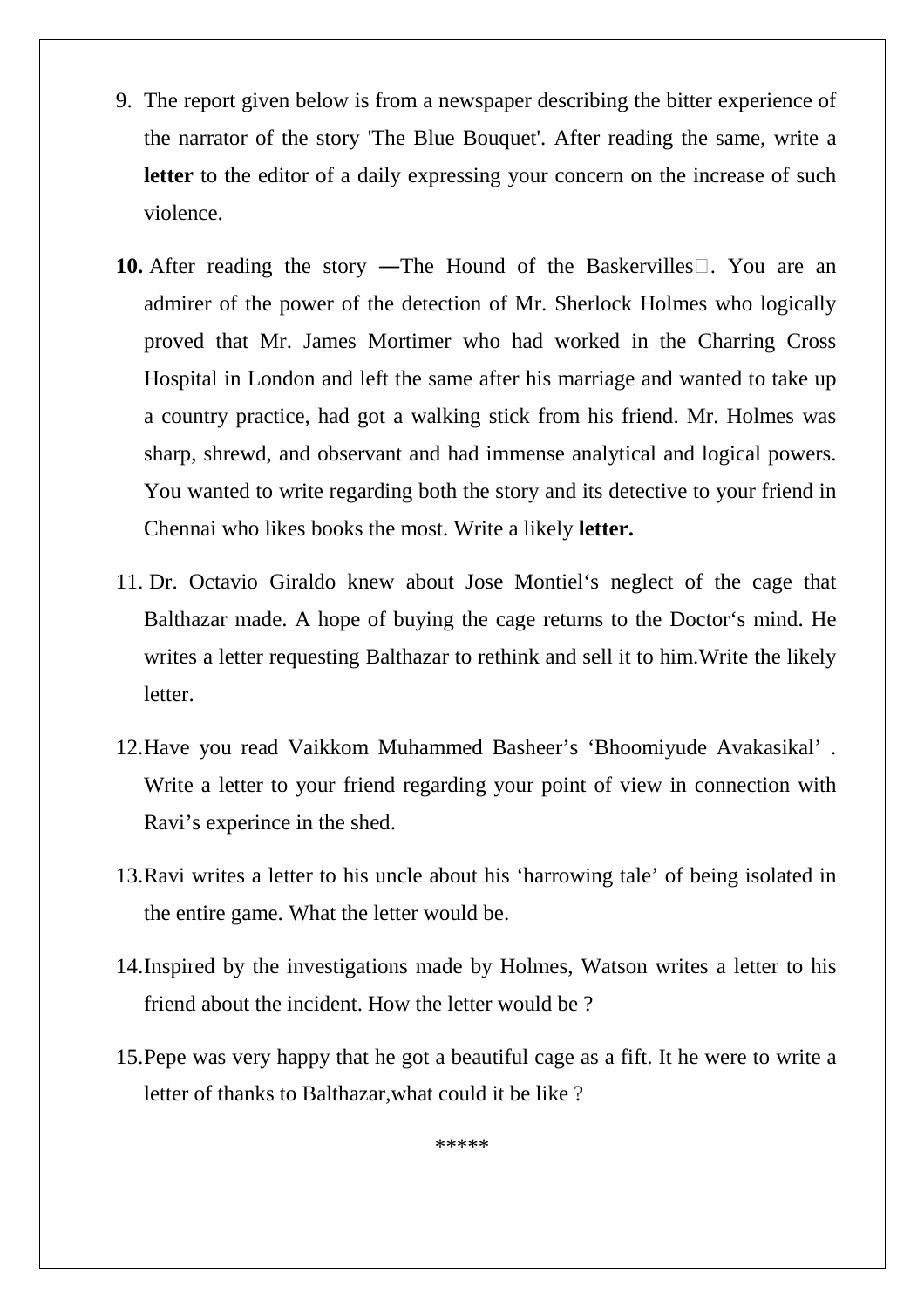Students: Good Evening teacher

Teacher: Good Evening. Today we are going to discussion how to write a character sketch. What do know about a character sketch?

Elicit response

Teacher: *We describe the characters, personality appearance etc. using appropriate words and expressions.* 

### **You have read the story The Blue Bouquet. Here is a character sketch of the Hotel keeper. Read and identify the features of a character sketch.**

 I have enjoyed the story 'The Blue Bouquet' and noted some peculiarities in the character of the hotel keeper. He was physically fit for the job. But his character is very mysterious. He was not sleeping even though it was late. He was the man who had only one eye. He looked gloomy. He cunningly looked the narrator with his partially closed-eye. His passive mood seemed as if he was alienated from other planet and had affected nothing from this world. He looked at the narrator who rushed into the hotel after the horrifying incident in the street that midnight in a unemotional mood. His mysterious behaviour creates in me a doubtful look at him. He might have left the narrator while realized that his eyes were not blue. He might have attempted to gouge his eyes only to satisfy his sweet heart. I think he is really a strange character in the story 'The Blue Bouquet'.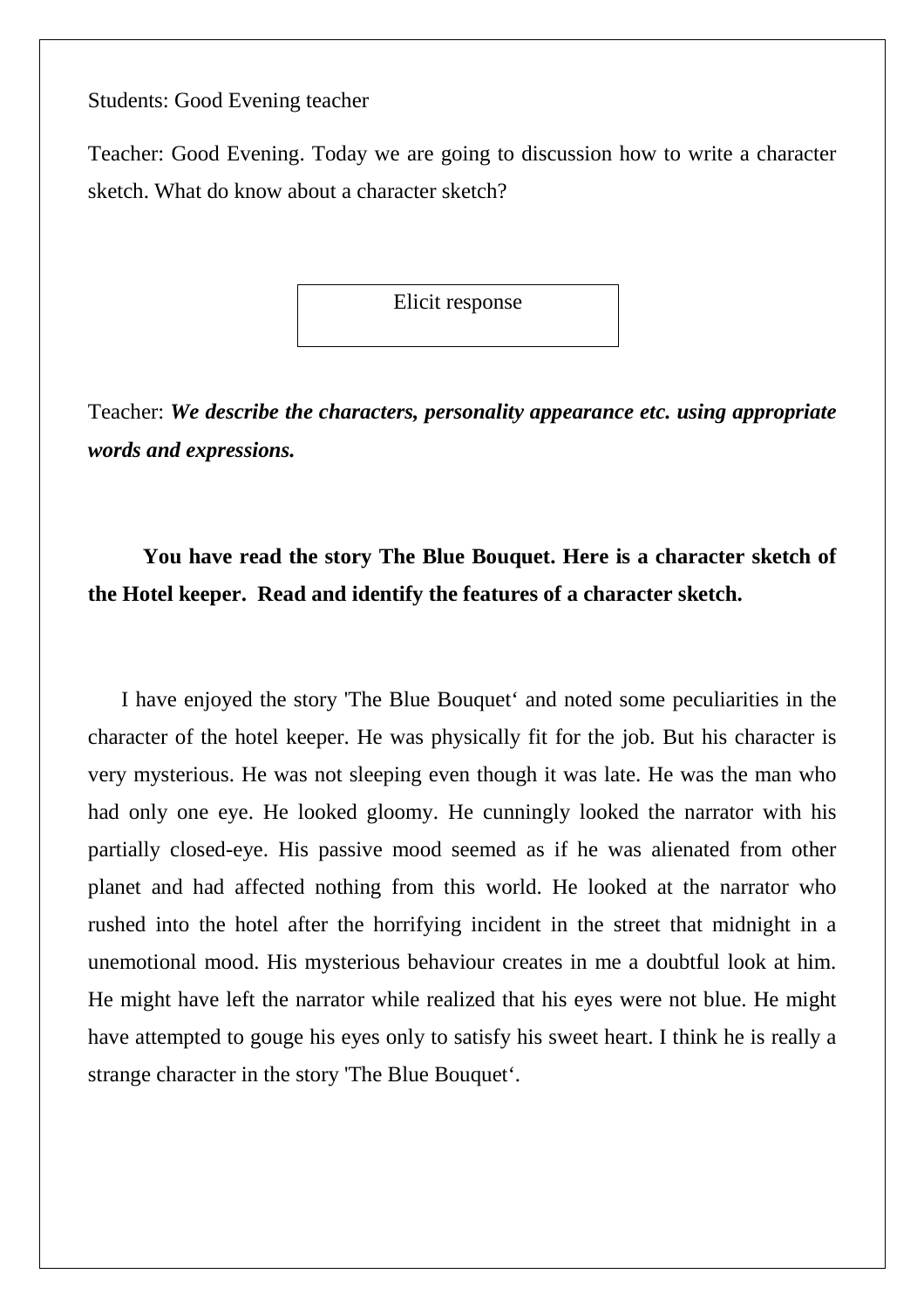- Describe the Physical appearance.
- Describe how the character is developed in the story.
- Use appropriate words and expressions.
- Use linkers.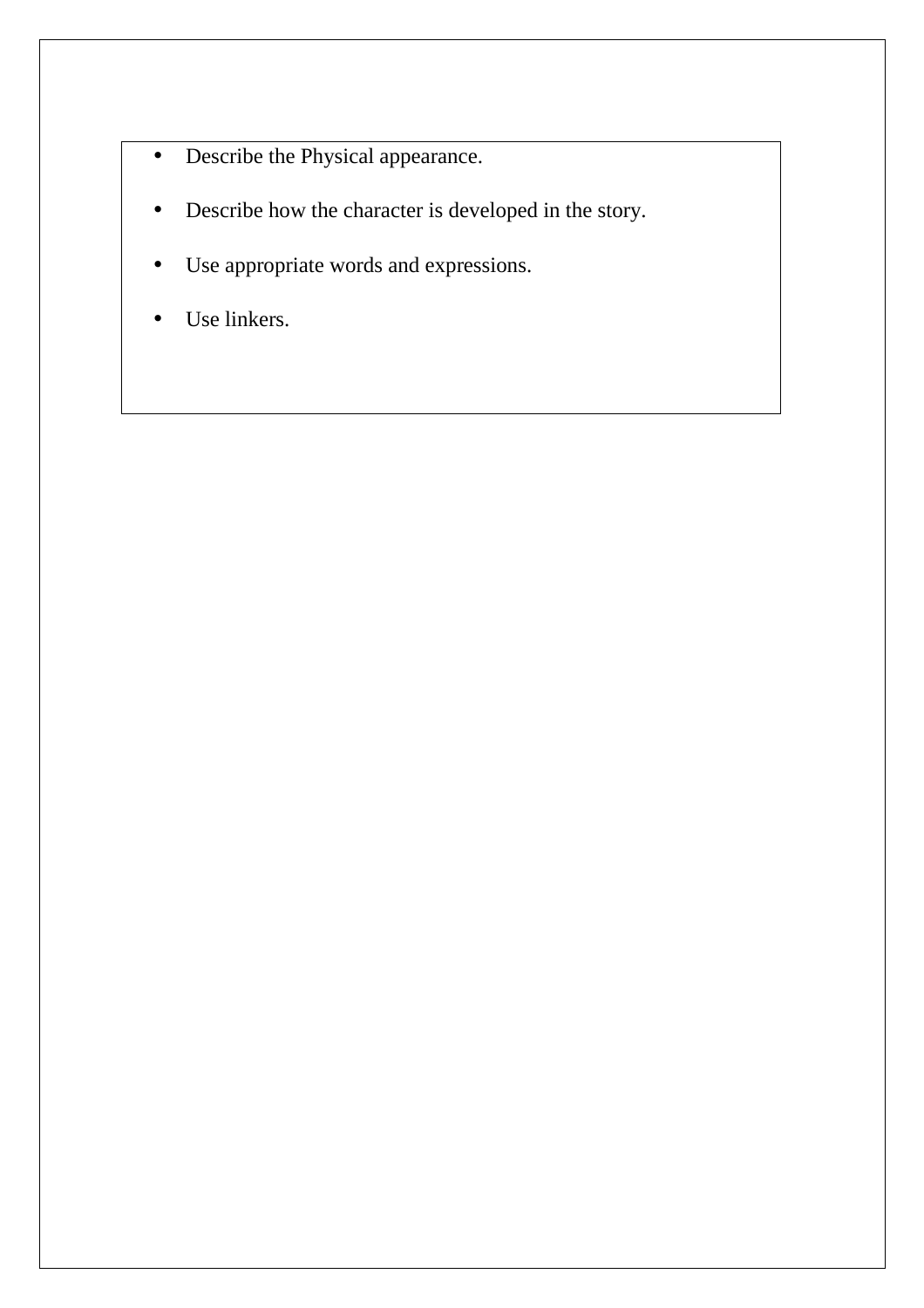#### Students: Good Morning Teacher

Teacher: Good Morning. Today we are going to discussion how to write a notice. Have you read notices in our school notice board?

Students: Yes.

Teacher: So today we are going to discuss how to prepare a notice. When do we write a notice?

Elicit response

Teacher: It is a written information of an event or a programme. Here is a notice. Read and identify the features of a notice.

#### The Beggar and the King

A Play Presented by the English club of G.B.H.S

Dear friends,

 The English club of G.B.H.S., R.K.Puram has decided to stage the one act play 'The Beggar and the King' by Winthrop Parkhurst as a part of the school's Annual Day celebrations. The members of the English club have prepared the script and directed the play. Mr. Jayaprakash, a well known Theatre personality has consented to inaugurate the staging of the play.

All are welcome.

Sd/-

**Secretary** 

English club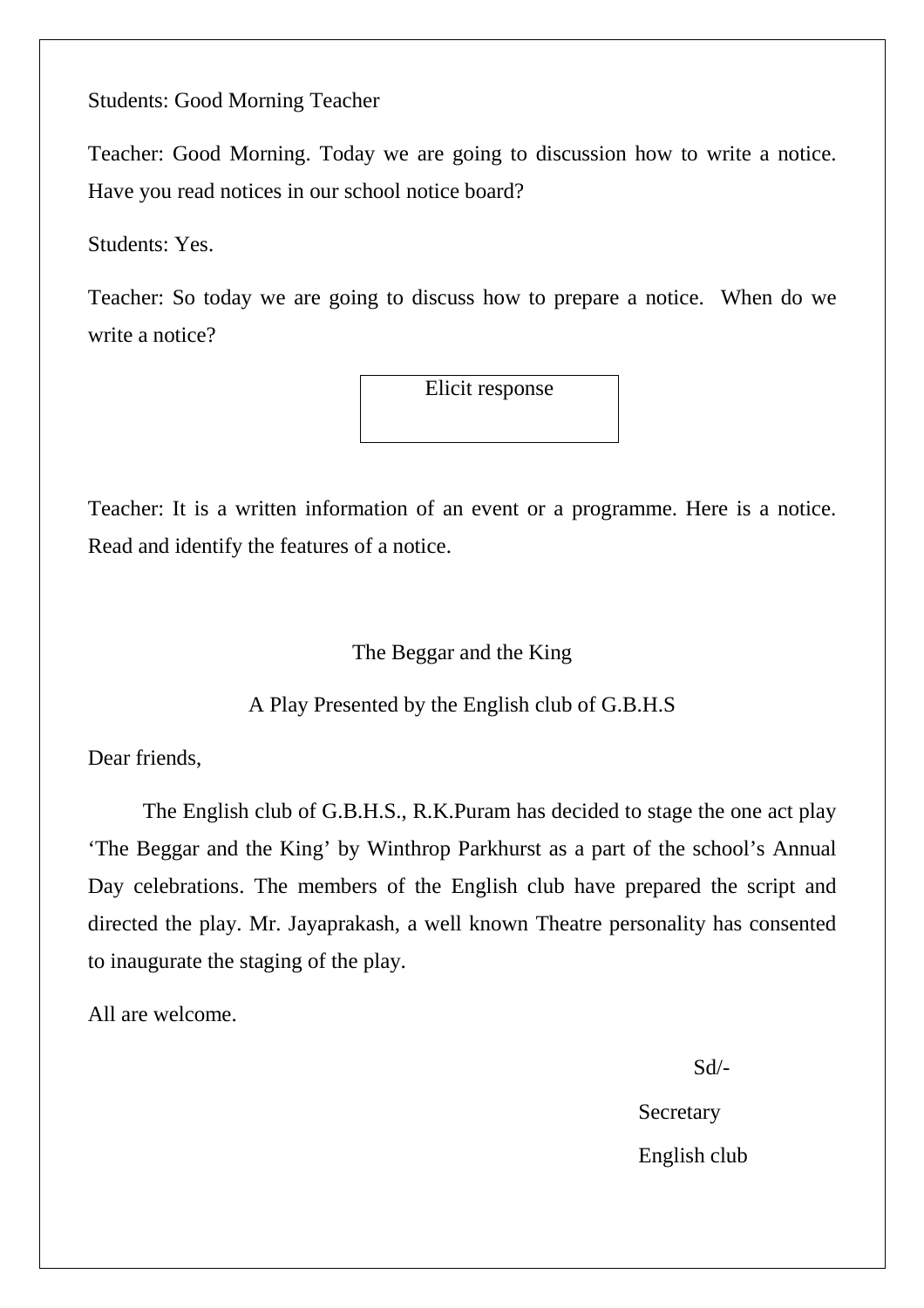- Give a suitable heading.
- Proper salutation.
- Formal language.
- Give details of the programme
- Convey the message.
- Formal linkers.
- Specify the authority issuing the notice.

#### **Shall we try some more:**

- 1. The film club of your school is organising a film festival. BICYCLE THIEVES, CHEMMEEN, and NEELAKKUYIL are some of the films to be screened. ShajiN Karun, one of the famous film directors of Kerala, will inaugurate the festival.Draft a **notice** giving details.
- 2. The English club of your school is organizing a Music Festival. As the Secretary of the club, you have invited Sri. M.K.Arjunan, the famous music composer to inaugurate the function. Prepare a **notice** showing the details of the function.

3.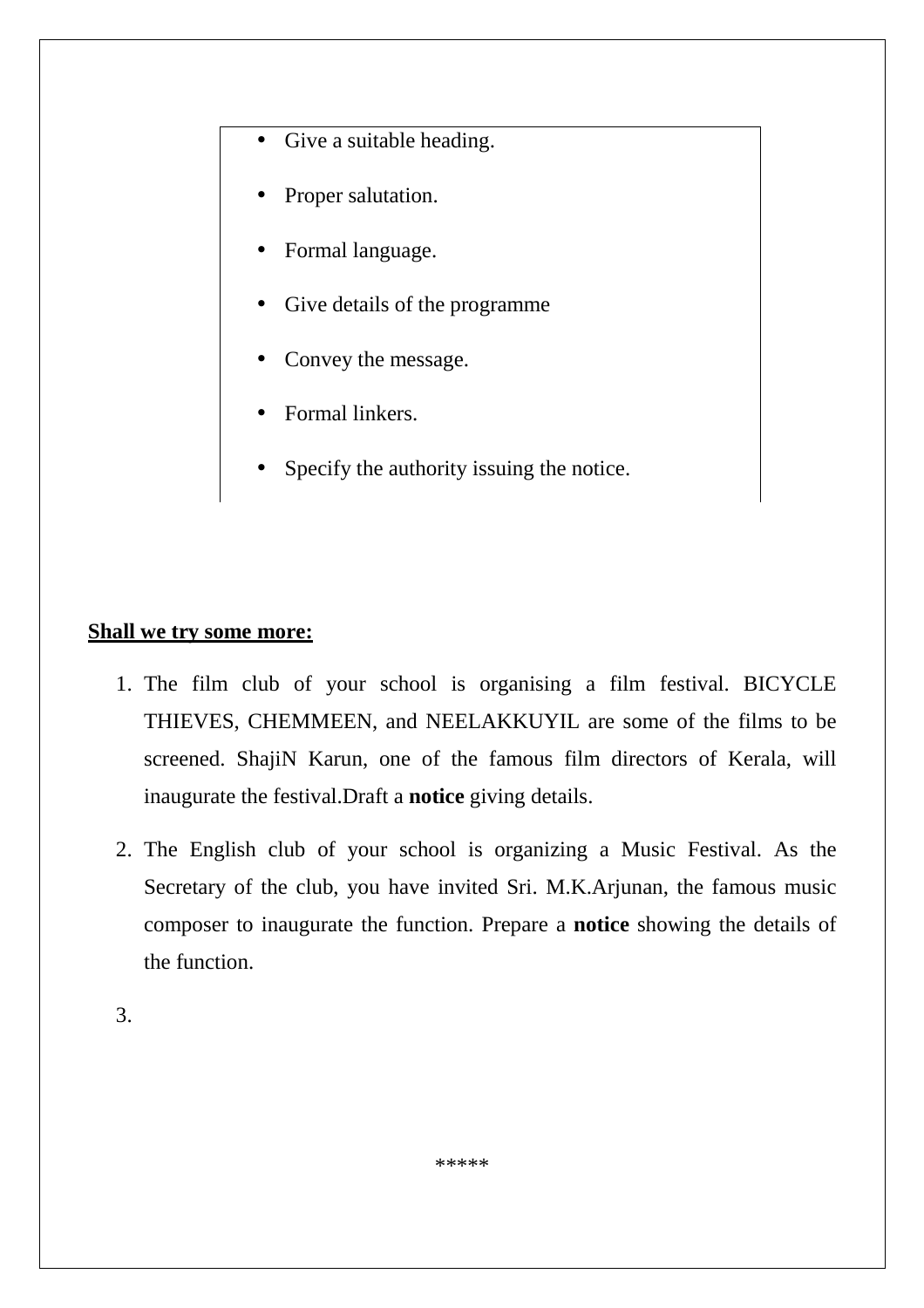Students: Good Evening Teacher

Teacher: Good Evening. Today we are going to discussion how to write a narrative. What do know about a narrative?

Elicit response

Teacher: it is the description of a sequence of imaginary and real events. We use all the sensory details in a narrative like What, Where, When, how etc.

Now let us read a narrative.

#### The Murmur of the Pebbles

 The night was murmurous. 'You had better stay in', the hotel keeper told me. The advice of the hotelkeeper didn't prevent me from going out of the hotel room in which I was hated the way he sat, the way he talked and the way he stared at me. I just wanted to breathe fresh air. I wanted to run away from the suffocating walls of the hotel room. When i opened the window, I felt the feminine breathing of the night. I felt I was called by the galaxy of eyes in the sky. Yes, the sky beckoned me! Without the thinking of anything else I went out of the room and walked down the street ignoring the hotel keeper's warning. The pebbles rumbled under my feet when I was walking down the street in the silent night. What were the pebbles trying to say?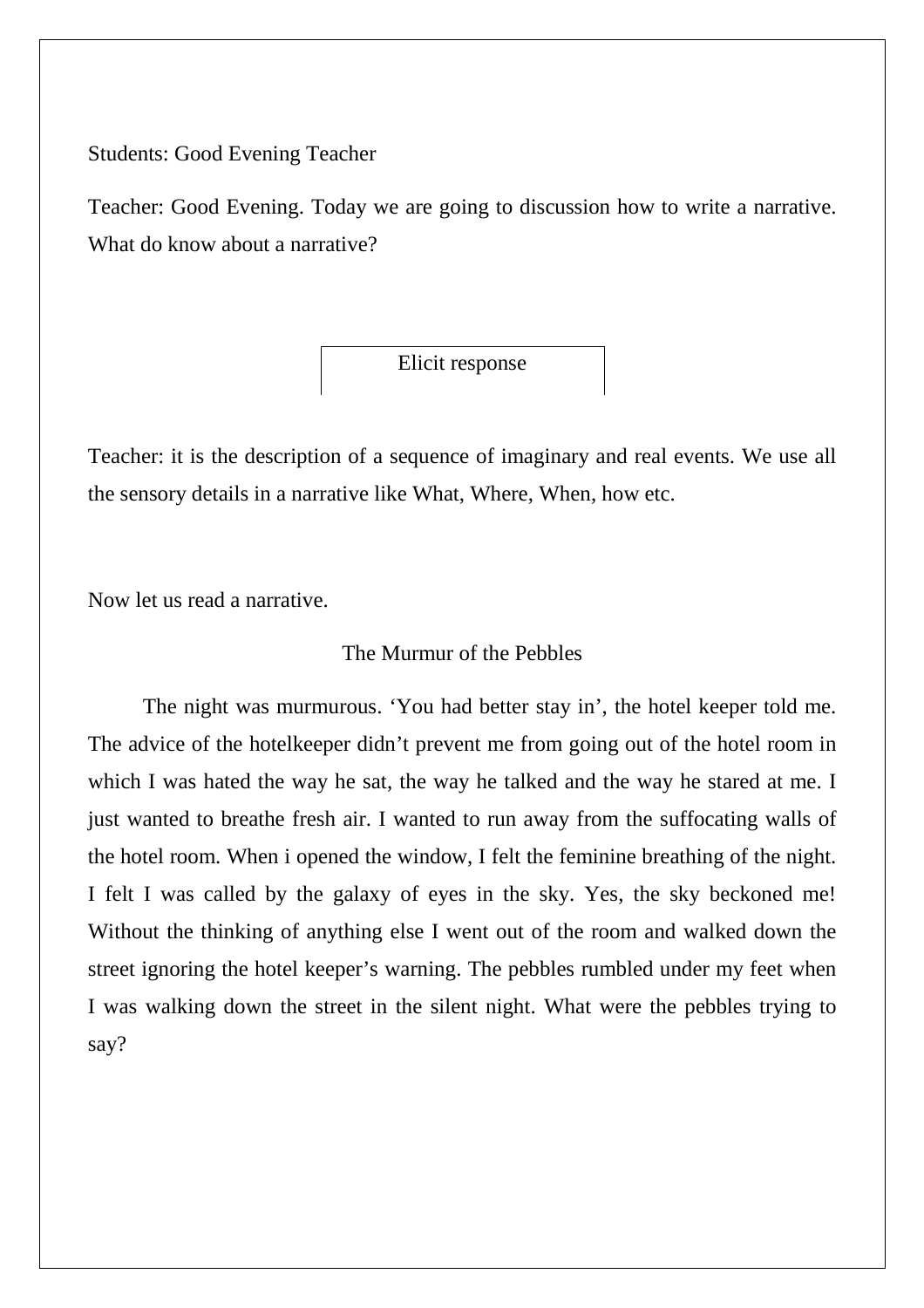- Give a suitable title
- Describe the events and develop it properly
- Use a suitable language for the theme.
- It should have a proper beginning and ending
- Mention the time and place
- Use suitable images.
- Organise the ideas properly.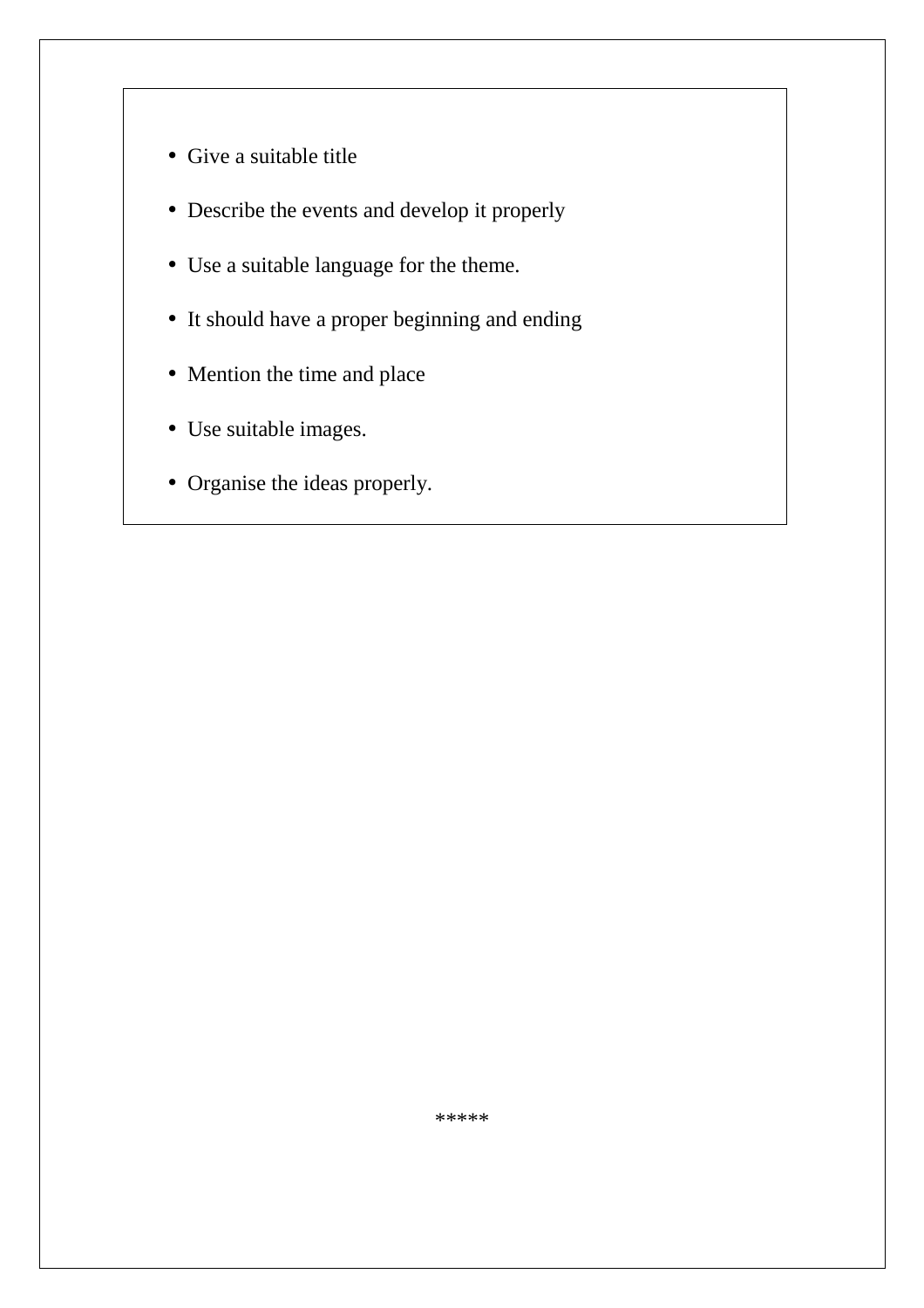Students: Good morning Teacher

Teacher: Good morning. Today we are going to discussion how to prepare a write up. What do know about preparing a write up?

Elicit response

Teacher: it is a short article describing about a book or an incident or a place. It expresses the writes opinion or point of view.

#### **Now let us read a write up.**

#### *Cinema: A cultural Document*

Every art form reflects the culture of the society from where it is being created. Cinema also is not an exception to this. Our films of all periods record the cultural elements of our times in a way or the other.

The article 'Tea-shops in Malayalam Cinema' by Sri. C.S. Venkiteswaran tried to document the role played by tea-shops in the social transformations that took place in the cultural domain of Kerala. According to the author tea-shops in Kerala intiated a revolution in our dining habits. Dining together is marked as a milestone in the fight against the prevailing caste system in Kerala then. The tea-shop was considered as secular spaces where the only criterion for entry was the possession of money. Anybody could have tea snacks if they had money with them. The customers were not belittled according to their caste or creed. The writer points out that the tea-shops emerged at a time when wages began to be paid in cash. It was also the time when people began to travel extensively for their livelihood.

The film 'Sunshine through the Rain' by Akira Kurosawa portrays the customs and belief systems of Japan in a striking way. The thread of the film is taken from an Asiatic myth which is prevalent even today. The boy in the film is prohibited to go out by his mother when the rain and sunshine come together as it is the time of the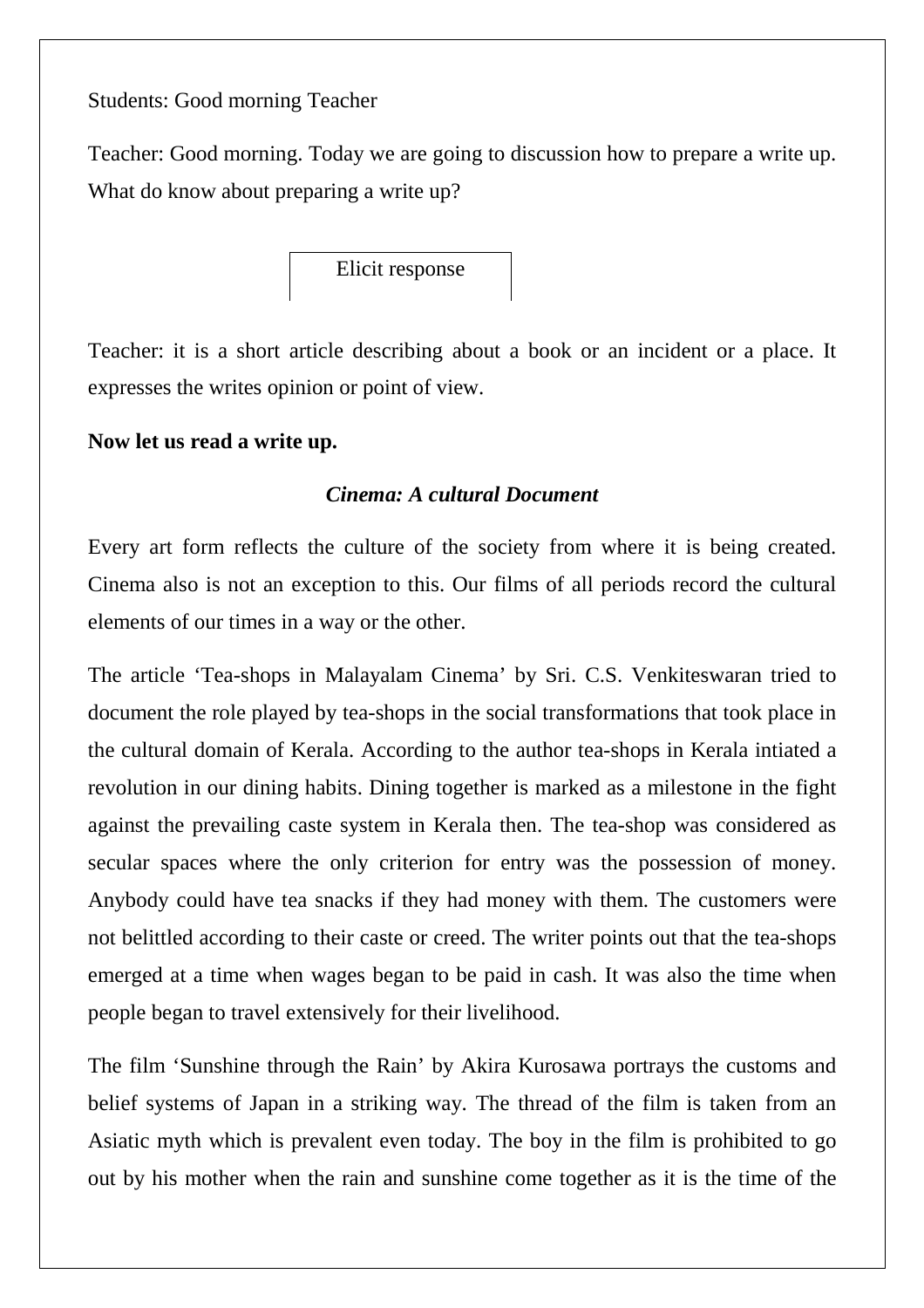foxes marriage'. Apart from the portrayal of a myth that is also seen in Kerala culture the film also documents the dress code, architecture, flora and fauna of Japan in a vivid fashion.

Thus these two pieces of writing try of emphasise the fact that film is a media for documenting the culture and way of life of a society. It also tries to record the similarity in the belief systems of people living in differed cultures.

- Use suitable title
- Describe & develop it properly
- Use suitable language.
- It should have a proper beginning and ending
- Organise the ideas properly.
- Use appropriate linkers.

\*\*\*\*\*

Students: Good Evening Teacher

Teacher: Good Evening. Today we are going to discussion how to write a review. What do know about writing a review?

### Elicit response

Teacher: it is a description and evaluation of a work of art. It gives a brief description of the plot, characters, setting and background of the work. One expresses his arguments and opinion about it.

Now let us read a review.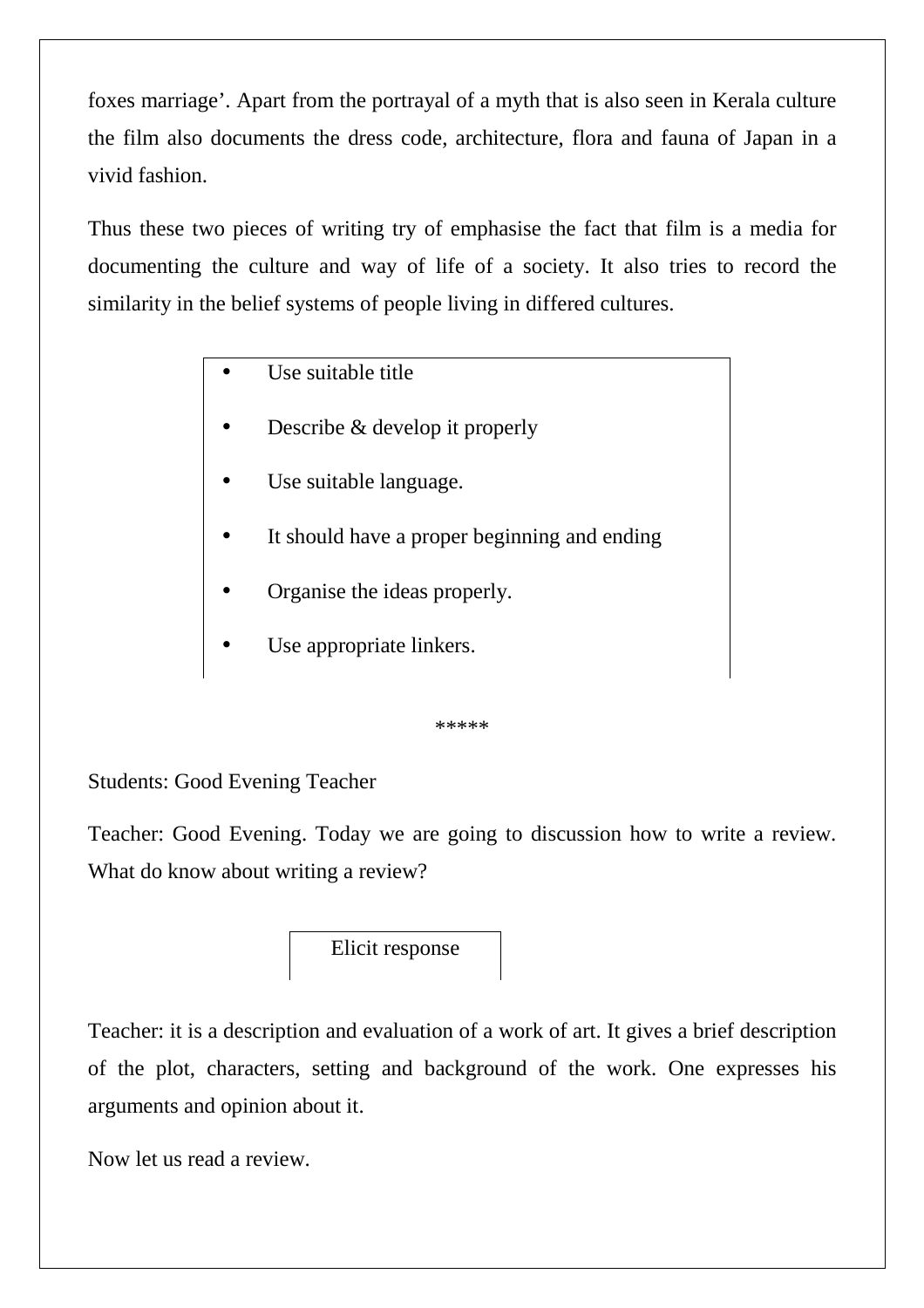#### **The Marquez Touch**

**' Balthazar's Marvellous Afternoon' is one of the fascinating stories which compels the reader to bow his head in humility before the master craftsmanship of one of the greatest writers of our times-Gabriel Garcia Marquez. Balthazar is a poor carpenter whose social standing is on the lower rung. His only claim to fame is his lifelong ability to make bird cages. His two week long effort to make a cage of outstanding beauty and quality was the chisel he used to break the social barrier that separated him from the wealthy. He has made a cage that is a piece of fine art, and highly desirable. Doctor Octavio Giraldo calls the cage a creative piece. The doctor says 'you wouldn't even need to put birds in it. It would be enough to hang it in the trees so it could sing by itself'** 

 **The story begins with Balthazar, who is accustomed to making cages since his childhood, finishing the work of a beautiful cage. Many people came to see it and a crowd is formed in front of the house. Balthazar has to take it down and close the shop. Ursula, his wife desires him to sell the cage for 50 or 60 pesos. Doctor Octavio Giraldo is disappointed when the Balthazar tells him that the cage is already being sold to Pepe Montiel, Son of the rich Jose Montiel. But, when Balthazar reches Montiel's to hand over the cage to Pepe , Jose Montiel reacts very rudely to him. Balthazar gifts the cage to Pepe. But Balthazar lies to everyone that he got 60 Pesos for the cage from Jose Montiel. His friends then ask him to celebrate the moment and he is seen rejoicing his newly acquired status with least care for money. Even when he is robbed off his shoes and when the church going women think he is dead, he does not want to free himself from the bliss of having being reborn as an artist.** 

**The story clearly shows that art has its place in every society, but ownership of fine art is often the privilege of the wealthy. Balthazar is definitely not a model as no artist can exist unsupported by money. His entry in to the realm of fine art**